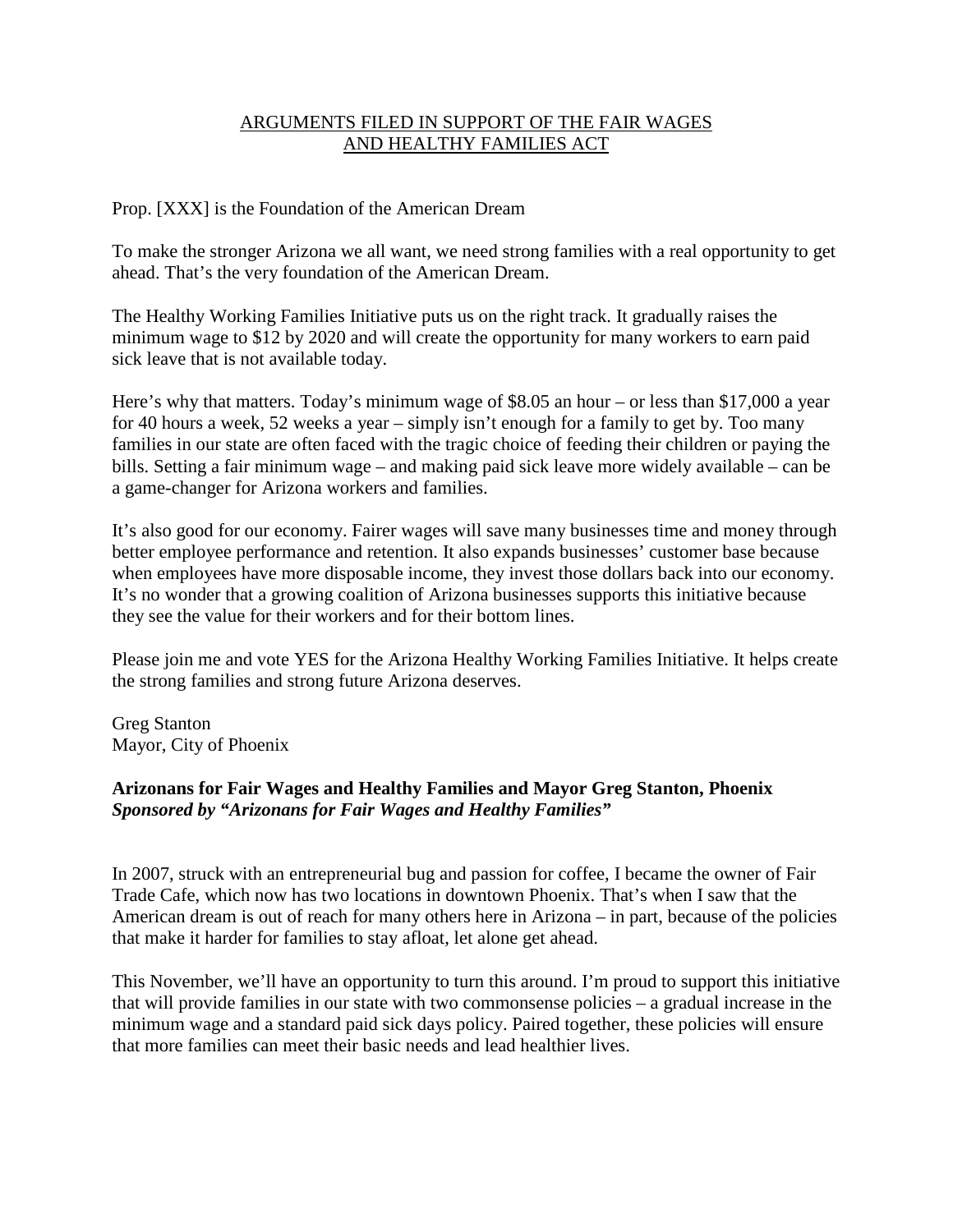Here in Arizona, a person paid the minimum wage will make only \$17,000 a year. That's simply not enough to get by in 2016.

Worst yet, almost half of Arizonans can't earn paid sick days to care for themselves or an ill family member. Families are left with impossible choices – go to work sick and potentially infect others, or risk a portion of a much-needed paycheck.

As a mother of three, I know what it's like to wake up in the morning to a coughing, sneezing, aching child. Life happens! And when it does, parents need to be able to care for their sick child without fear of losing their job.

I'm proud to pay all my employees a living wage, and I know many of my fellow small business owners in Arizona feel the same way. However, this should be the rule and not the exception. A statewide policy will ensure that our neighbors, our friends, and our children can provide for themselves and their family.

Stephanie Vasquez Owner, Fair Trade Cafe

### **Stephanie Vasquez, Phoenix**

# *Sponsored by "Arizonans for Fair Wages and Healthy Families"*

Healthy Working Families Initiative Will Strengthen Local Small Businesses

The Healthy Working Families Initiative strengthens families, builds local businesses, and bolsters our communities and our state. I am proud to support this essential campaign.

Since becoming involved in championing earned sick days, I have seen the benefits that these workforce protections afford Arizona families and business owners. These protections raise the quality of life in our community and make it a more desirable place to live, work, and run a business.

Changing Hands is a local Tempe business that best illustrates this story. A popular locally owned bookstore, Changing Hands competes against the online retailer giant Amazon. The bookstore provides earned sick days for its team members and pays hourly rates above minimum wage—because they know that paying a fair wage and offering workers time off when sick or in need to care for a family member actually help their business. Consequently, their staff is happy, healthy, and productive.

This booming local business attributes their success—and their ability to compete with Amazon—to attracting and retaining a top-notch team. Changing Hands' staff turnover is low and retention is high, reducing costs related to hiring and training new employees.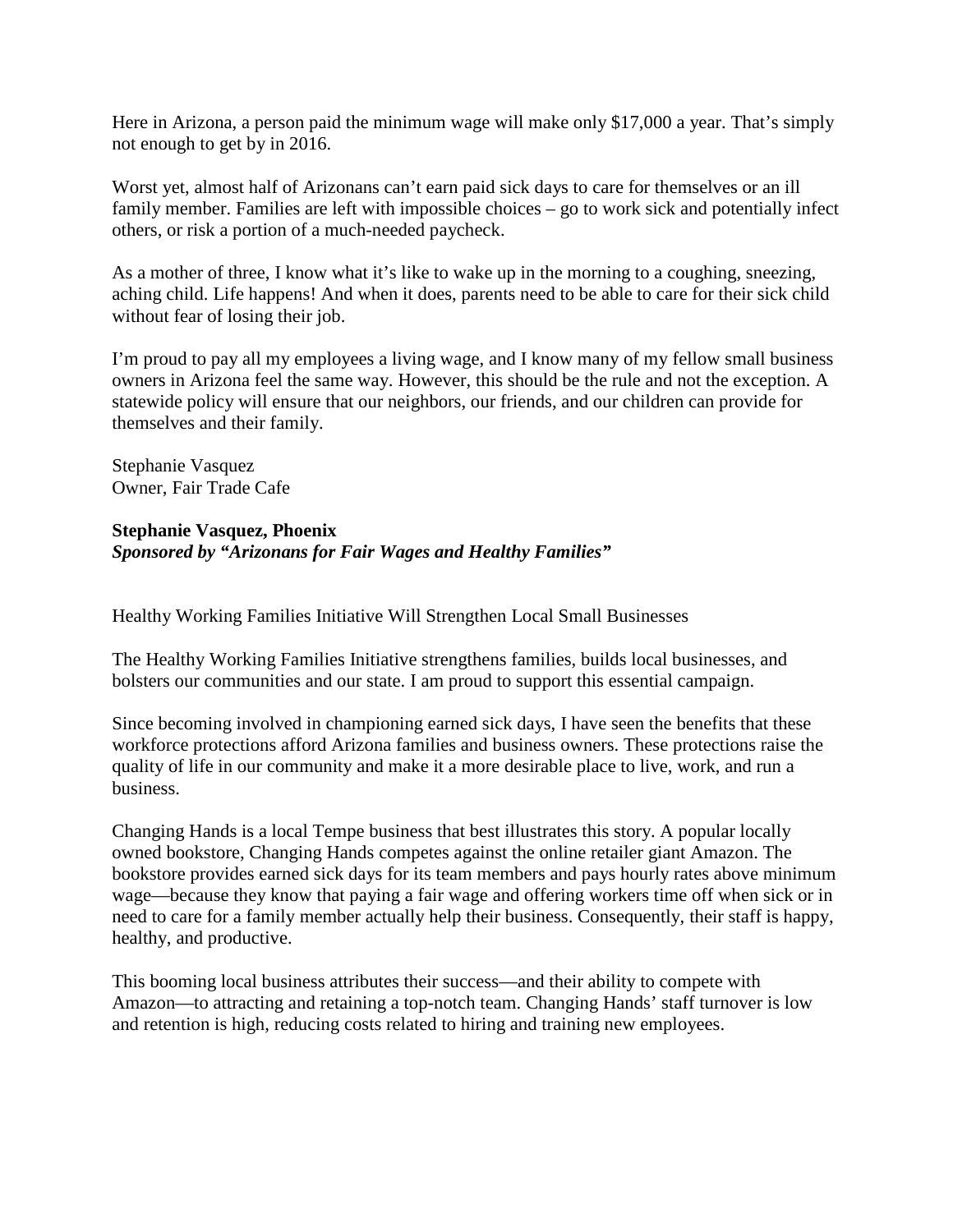Small, locally owned businesses are the backbone of Arizona's economy. The Healthy Working Families Initiative will help local businesses and the people that work for them. You can only say YES to that, as so many businesses have.

Please stand with me and vote YES on the Arizona Healthy Working Families Initiative.

Lauren Kuby Councilmember, City of Tempe

#### **Lauren Kuby, Tempe** *Sponsored by "Arizonans for Fair Wages and Healthy Families"*

Help Working Moms Pay Bills AND Put Food on the Table

As any mom knows, having a family comes with lots of decisions. Decisions about child care, which school to attend, what to make for dinner. It's endless. One decision no parent should have to make is whether to put food on the dinner table or pay the mortgage and utility bill.

Startlingly, this is exactly the decision many hard working Arizonans have to make on a daily basis. The current minimum wage in Arizona is \$8.05, which puts a family of four living barely above the poverty level. This is not good enough.

The Healthy Working Families Initiative provides a reasonable, gradual increase to Arizona's minimum wage as well as providing earned sick days for workers.

This will impact over a million hard working people in our state. It will lift up hardworking Arizonans, building happy, healthy and strong families. And that's good for our state.

Join me in supporting the Arizona Healthy Working Families Initiative on November 8th.

Katie Hobbs, Social Worker Arizona Senate Minority Leader

# **Katie Hobbs, Phoenix** *Sponsored by "Arizonans for Fair Wages and Healthy Families"*

Healthy Families Initiative Will Carry on the Legacy of Cesar Chavez and Helen Chavez

For years my grandparents, Cesar Chavez and the late Helen Chavez, proudly fought for treating America's farm workers with dignity and respect. With her working the fields and taking care of the children and home, my grandfather fought passionately for a respectful and equitable society. The message resonated with thousands of workers and millions of Americans who eventually all came together, standing up for respectable working standards and a fair wage.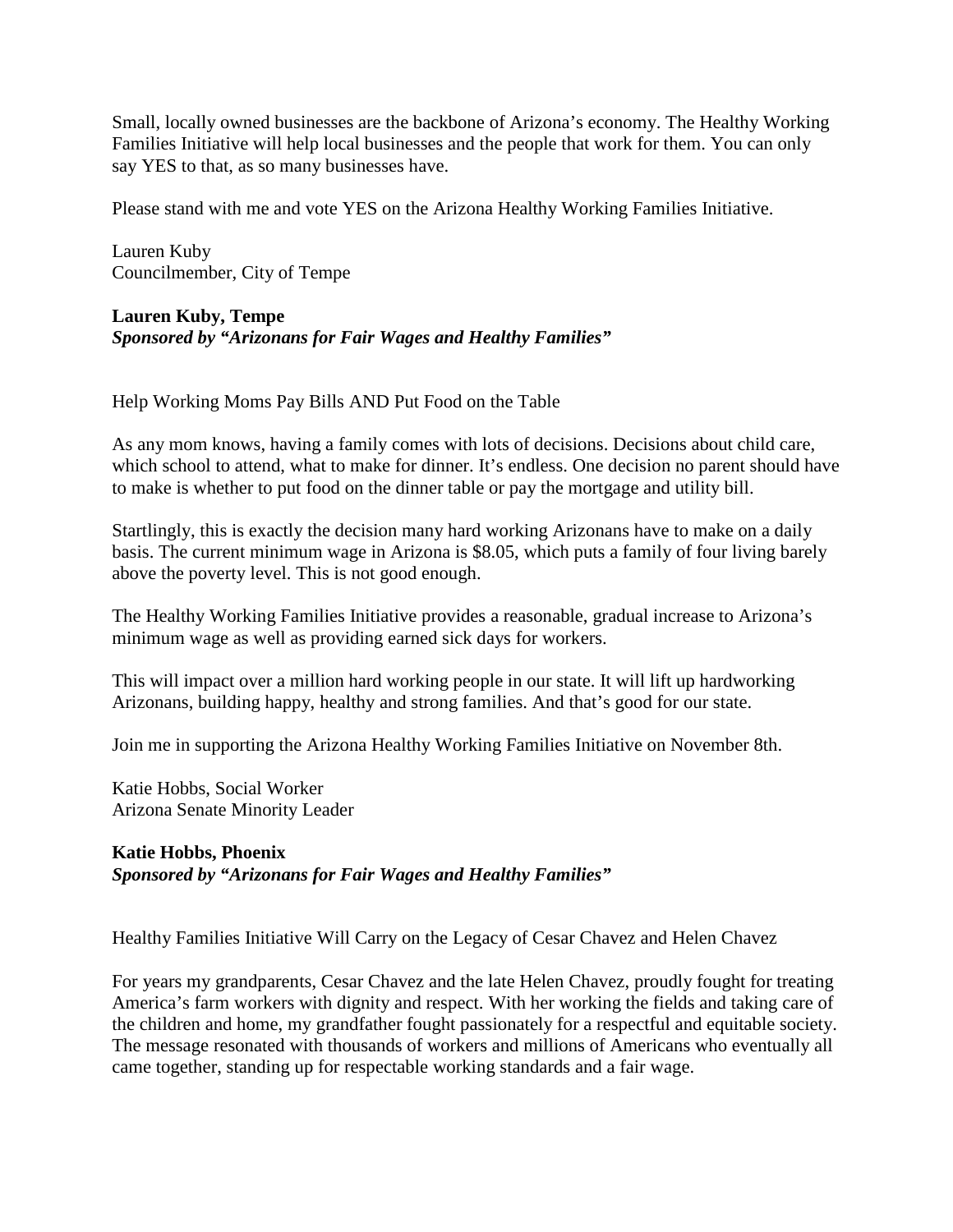Today, half a century later, we continue to face the same issue of earning a fair wage. Families across the state are struggling to earn the bare minimum that is required for a healthy community. In addition, the lack of paid sick days forces desperate workers to work while ill, causing a great concern for public health, putting our children and elderly at risk.

The Arizona Healthy Working Families Initiative will increase our minimum wage to \$10/hour in 2017 then gradually to \$12 by 2020. The initiative will allow workers to earn up to five days of sick pay every year that can be used for their own health needs or to care for a sick child or family member.

I urge you to vote yes on the Healthy Families Initiative to create an economically strong state and create a sustainable Arizona where every worker and family can rise above a bare minimum.

Alejandro Chavez Phoenix, AZ

# **Alejandro Chavez, Phoenix**

*Sponsored by "Arizonans for Fair Wages and Healthy Families"*

Flagstaff families will benefit from Healthy Families Initiative

In Arizona, we understand that a strong community starts with a healthy family that provides the economic stability for children to grow and become contributing members of society.

But today, too many hard working families simply can't get ahead. They juggle multiple jobs while often earning less than \$17,000 a year—an amount that a full time job pays at the current minimum wage rate. This is a starvation wage not only in Flagstaff where the cost of living is already sky-high but also in communities across the state. And many employees can't get paid time off if they are sick or have to take care of a sick child. In fact, 45 percent of Arizonans more than 934,000 people—don't have access to earned paid sick days.

Earned sick days are a public health issue. People who work hard preparing and serving food or taking care of the elderly or children should be able to stay home when they are sick. When parents can't afford to take time off to care for their sick children, children go to school, which makes it harder to learn, and easier to spread illness. Lack of access to paid sick leave drives our state's productivity and economic output down and nobody benefits.

The Healthy Working Families Initiative will help a million hard working Arizonans by giving a reasonable, gradual increase to the minimum wage and providing 3-5 earned sick days a year. That's good for Flagstaff and good for Arizona.

Join me in supporting our hard working Arizona families by voting for this vital Initiative. You'll help our families and the entire state. Vote Yes on November 8th.

# **Eva Putzova, Flagstaff City Councilmember, Flagstaff**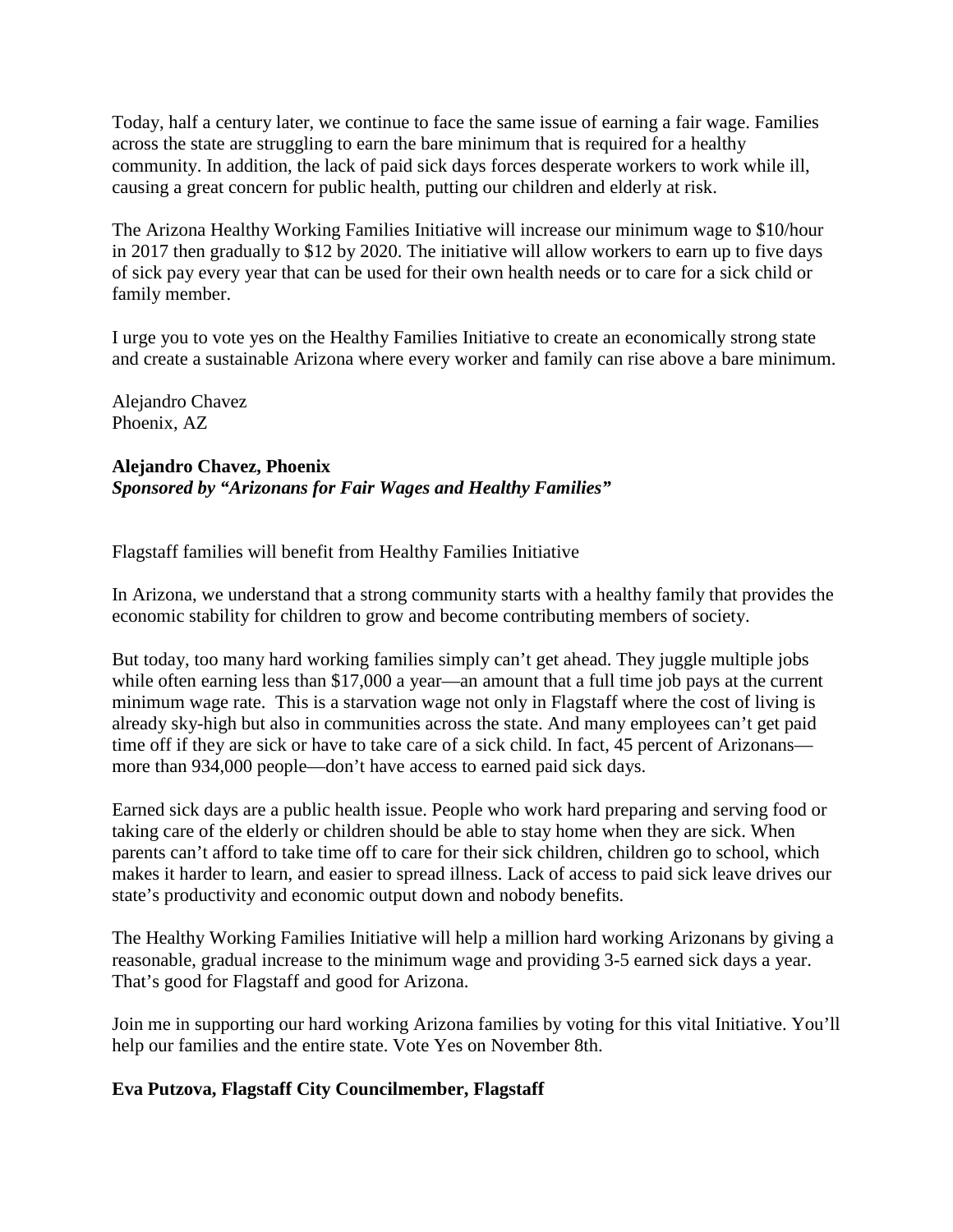### Home Care CEO Touts Healthy Wages for Healthy Workers

I am the founder, owner and CEO of Catalina In‑Home Services and I support the Healthy Families Initiative because it's good for business.

Having run my business for more than 35 years, I know how expensive and time–consuming it is to replace employees and train new ones. The Healthy Families Initiative will help businesses like mine to save time and money by improving staff retention and job performance.

From Day One in my business, I've paid above minimum wage to the entry-level direct care workers I employ. One of my longest-term goals has been to set professional standards for this work – and one cannot generate a professional approach to the work when paying workers the current minimum wage allowed by law. Daily, I see the impact low wages have on my employees' lives when they work two or three jobs, struggling with the stress that comes with putting food on the table, raising children, and paying the rent.

When employees come to work rested and less stressed, they deliver better care, better customer service, and increased loyalty, which allows our company to grow. For dedicating their time, energy, empathy, and compassion to our clients, employees deserve higher wages, and the opportunity to be paid for sick days.

This initiative empowers my employees with the fairness of their compensation, and their increased capacity to raise healthy families. It also helps to level the playing field for all businesses like mine.

I support the Healthy Families Initiative. It assures that thousands of other businesses provide their employees what they deserve to earn. Hardworking women and men deserve no less than a living wage in the U.S.A.

Judy Clinco Founder and CEO of Catalina In-Home Services, Inc., Tucson

**Judy Clinco, Tucson** *Sponsored by "Arizonans for Fair Wages and Healthy Families"*

Working Women Will Benefit Greatly From Prop. [XXX]

The Arizona Healthy Working Families Initiative is vital in uplifting Arizona's hard working families so that they may become economically stable, while not having to sacrifice their health. Families and individuals should not be forced to choose between going to work sick or missing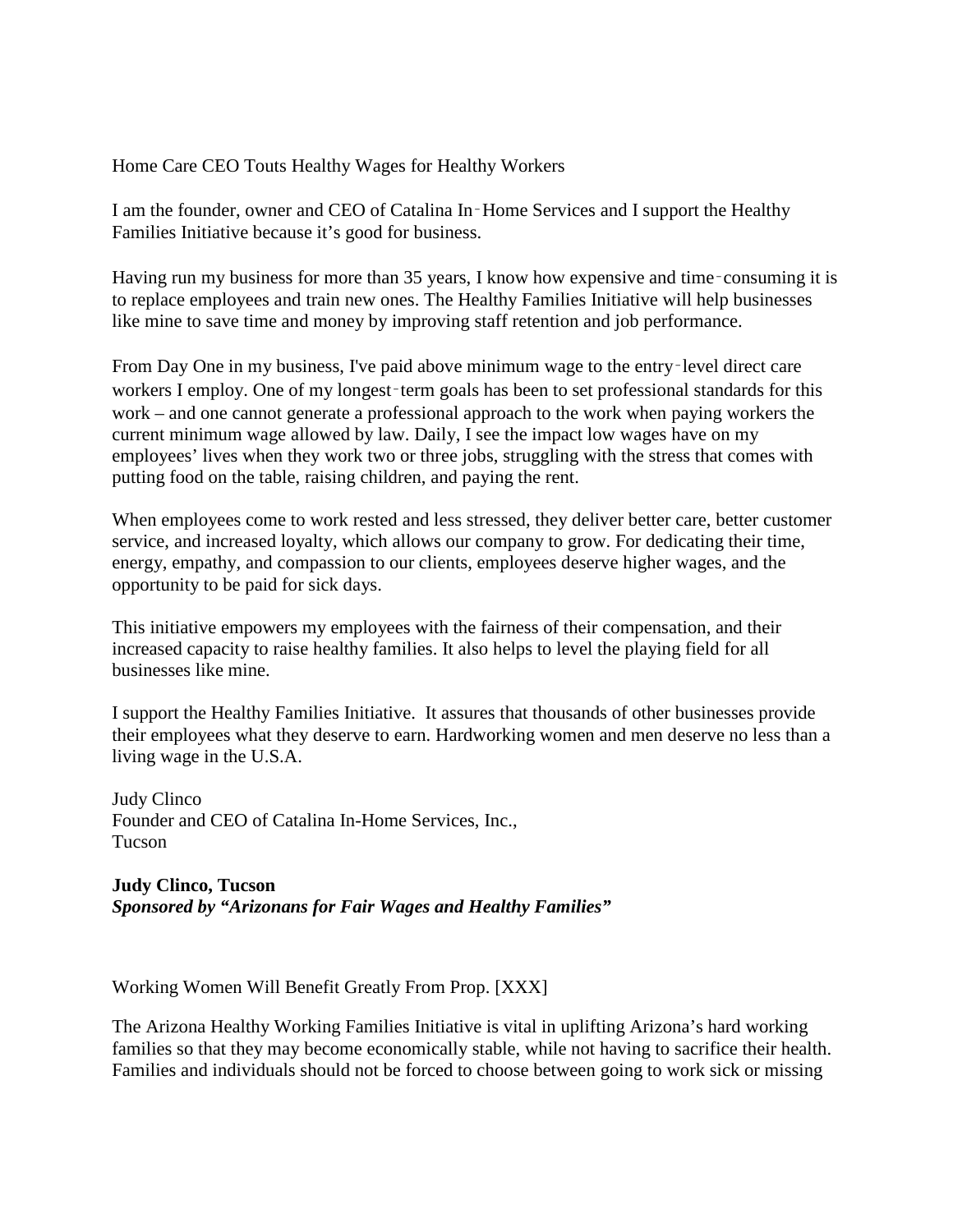out on a day's worth of pay. Prop. [XXX] will gradually raise the minimum wage to \$12 an hour while providing employees up to 3 or 5 days of earned sick leave.

The initiative will directly benefit over a million Arizonans, while also helping boost our economy. Among those most deeply affected by the Healthy Working Families Initiative are women, making up 70% of those who directly benefit from the initiative. Passing Prop. [XXX] will be one of many steps in establishing economic equality and stability for women across the state.

Prop. [XXX] goes beyond helping families succeed, but also empowers small businesses by helping them grow their customer base. As those million-plus Arizonans gain access to higher wages, they will in turn spend those dollars across the state economy driving up demand and customers for small businesses. Businesses will not lose money, but instead witness higher earnings and demand for their goods and services.

Please join me in voting yes on Prop. [XXX].

Steve Gallardo Maricopa County Supervisor, District 5

**Steve Gallardo, Phoenix** *Sponsored by "Arizonans for Fair Wages and Healthy Families"*

Student Rallies for Wage Increase, Sick Day Relief

Growing up with parents who struggled to provide for our family has motivated me to work hard and build a better life for myself through education. I am looking forward to one day completing my college degree, becoming a productive member of society and helping others achieve their goals. But getting there has not been easy. As a full-time student living on my own, I have to find ways to pay for food and rent in between classes while carrying the worries of paying off my student loan debt into the future.

The truth of the matter is that the current minimum wage just isn't enough to meet basic standards of living for Arizonans like me. Not having the option to earn sick days as I work and go to school also makes life challenging knowing that an emergency or health setback could suddenly diminish my ability to support myself on any given day. It could mean the loss of much-needed funds to pay for food, school, and bills; or even worse – losing my job altogether.

This is why I'm supporting the Healthy Families initiative to raise the minimum wage in Arizona to \$12 by 2020 and guarantee earned sick days to all workers across the state. It will make a real difference to me and others who are working hard to improve our standard of living and lead healthy lives.

James Myers College Student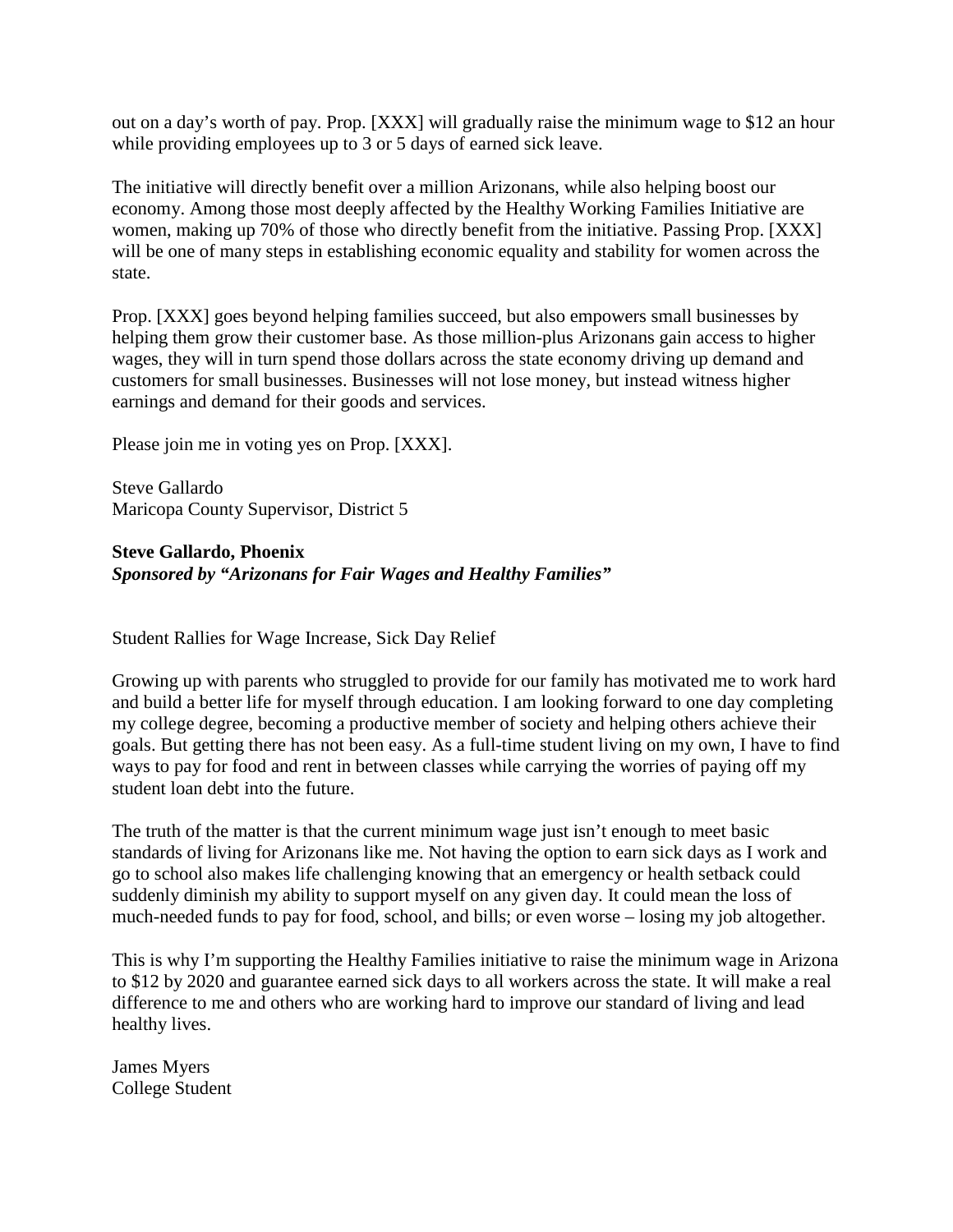Avondale, AZ

# **James Myers, Avondale** *Sponsored by "Arizonans for Fair Wages and Healthy Families"*

Healthy Working Families Initiative is Good for My Small Business

As the founder and owner of Nunez and Associates, I know the value that employees bring to my business, and the importance of having a healthy economy. By paying fair wages and providing good benefits, I spend less time and resources filling vacancies and training new employees, and my current staff members are more willing to commit to the quality of my business.

By implementing a gradual increase to the minimum wage of \$12 by 2020, the Healthy Working Families Initiative puts more money into people's pockets allowing for them to spend those dollars back into our economy. With over a million Arizonans benefiting from Prop. [XXX], businesses will experience an increase in their customer base. People will be more likely to walk through the doors of local and small businesses willing and able to purchase their goods and services.

I urge you to join me and vote yes on Prop. [XXX], because it's good for business.

Josh Nunez Owner, Nunez and Associates Phoenix

**Josh Nunez, Phoenix** *Sponsored by "Arizonans for Fair Wages and Healthy Families"*

Prop. [XXX] Will Help Working Families and Bring Economic Justice

I have spent my adult life working for economic justice for working families, as part of America's labor movement and currently as executive director of Central Arizonans for a Sustainable Economy.

Central Arizonans for a Sustainable Economy is a movement of young people and working families committed to achieving economic, social and immigrants' justice in Arizona. In our work we see too many families unable to make ends meet because of low wage levels and lack of basic benefits like earned sick leave. In fact, 45% of Arizonans do not have the ability to earn sick days that they can use to care for a sick child or family member.

The Healthy Working Families Initiative will allow employees to earn up to five days of sick pay each year, keeping sick children out of school and protecting public health. The initiative will also gradually increase the minimum wage to \$12 by 2020, putting more dollars in the pockets of working families and circulating those dollars through our local economy.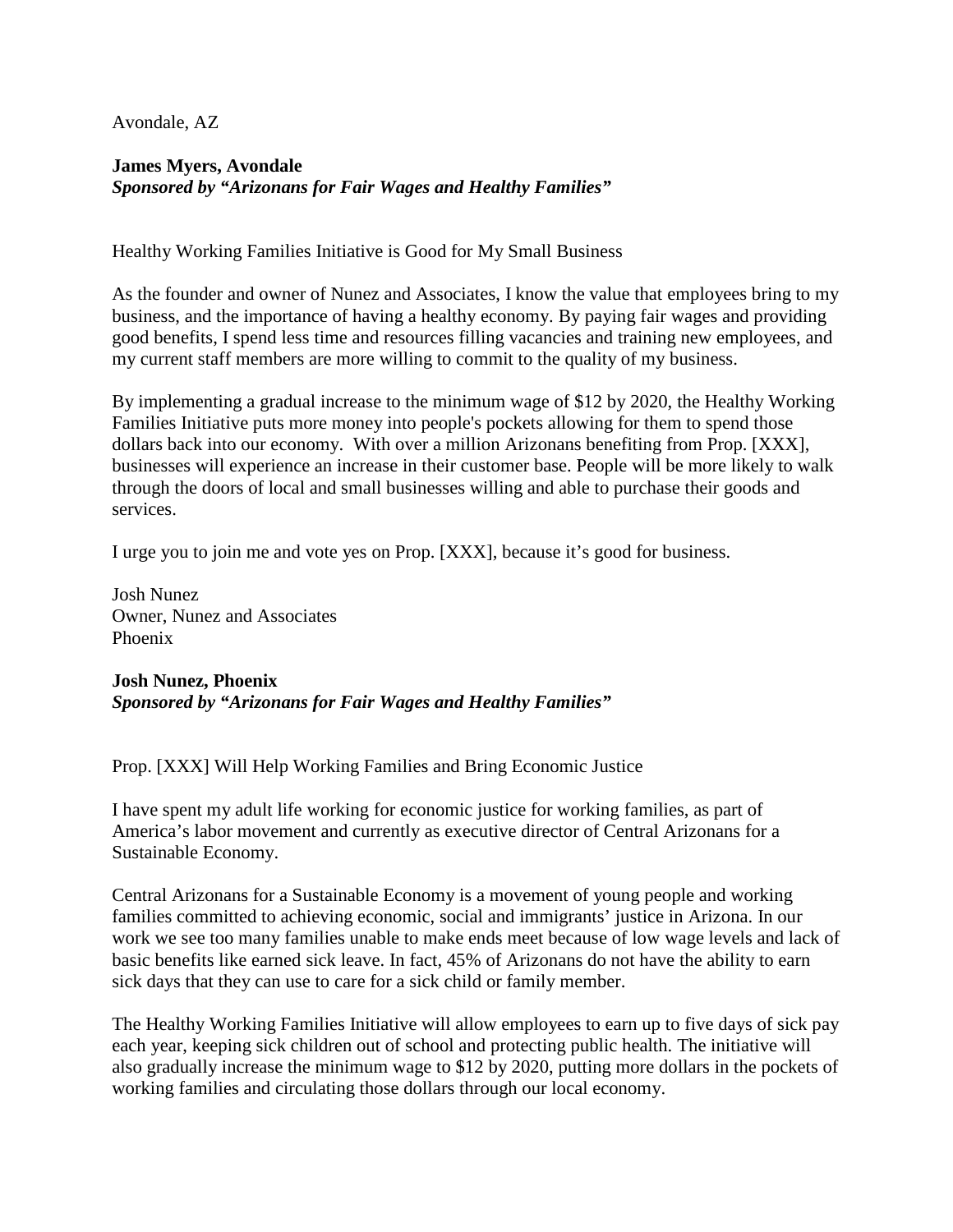While our Arizona economy has finally recovered from the bottom of the Great Recession, we still see that most of those benefits have gone to the top 1% and too little has gone to ordinary working families. Prop. [XXX] is a first step to rectify that imbalance and make sure regular working Arizonans are benefiting from our state's growing economy. Please vote YES.

Brendan Walsh, Executive Director Central Arizonans for a Sustainable Economy Phoenix

#### **Brendan Walsh, Phoenix** *Sponsored by "Arizonans for Fair Wages and Healthy Families"*

PAFCO Urges YES Vote For Healthy Working Families Initiative

At Protecting Arizona's Family Coalition (PAFCO) we spend every day working toward a just and thriving Arizona where all people are valued equally and living to their potential. We believe that raising the state minimum wage and ensuring that all workers have the ability to earn time off brings us closer to realizing that vision.

A majority of minimum wage workers have families - and more and more of those families are struggling to put food on their tables and make ends meet. Furthermore, very few minimum wage positions offer the opportunity to earn time off. These circumstances make it almost impossible for many parents to stay home with a sick child or another family member.

Proposition [XXX] directly addresses these concerns by guaranteeing the opportunity to earn up to 5 sick days per year and raising the minimum wage to \$10 per hour in 2017 and gradually to \$12 by 2020.

This measure will strengthen families, restore the dignity of work and fuel growth for employers by increasing retention and reducing turnover.

For stronger communities and healthier families, vote "Yes" on Proposition [XXX].

Samuel Richard, Executive Director Protecting Arizona's Families Coalition

**Samuel Richard, Phoenix** *Sponsored by "Protecting Arizona's Families Coalition"*

Protecting Working Families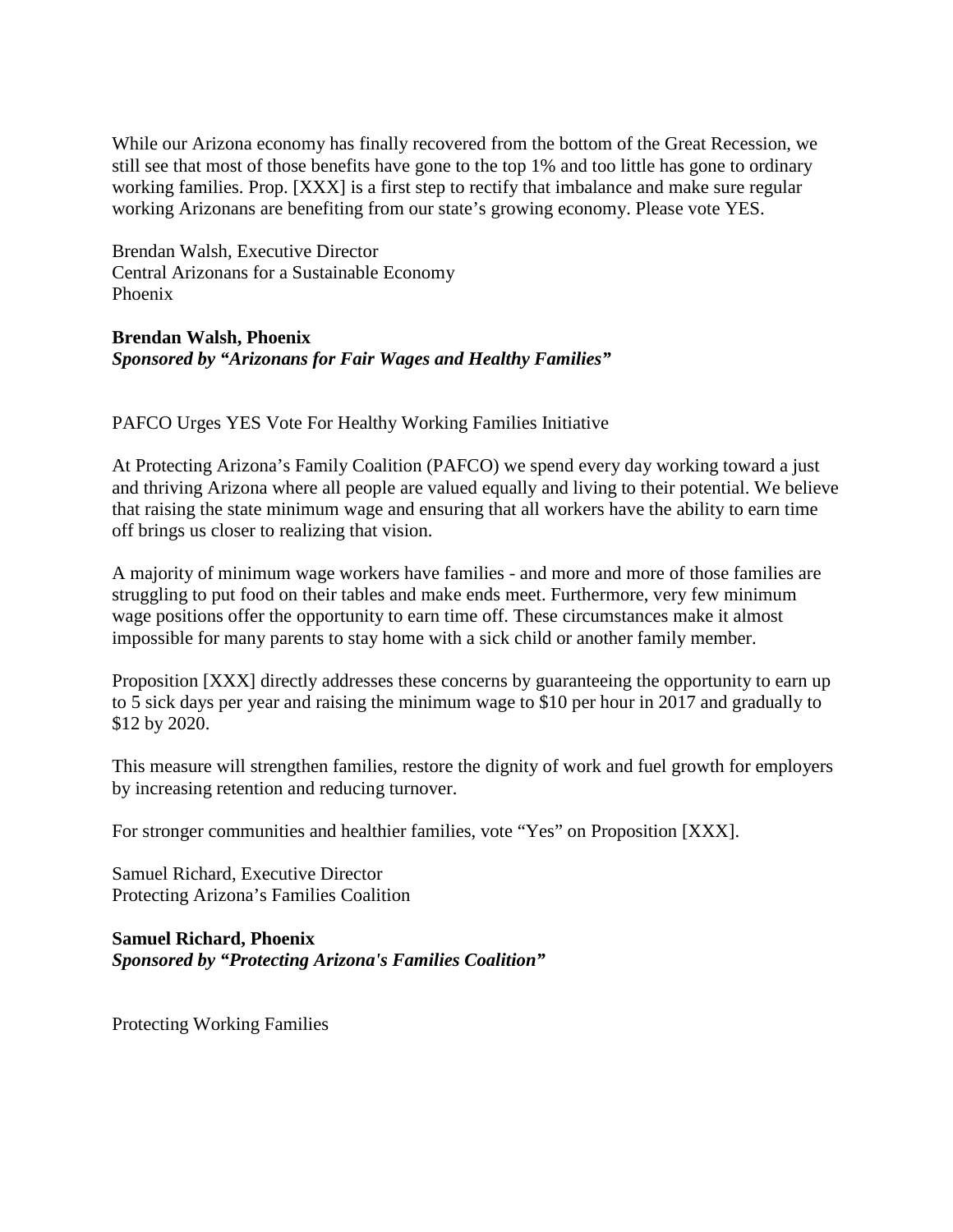Representing some of Arizona's hardest working families as a Tucson City Council member, I am entrusted to make thoughtful policy choices that best represent the values and ideals of our residents. Prop. [XXX] fits that bill.

Join me in supporting the Arizona Healthy Working Families initiative to raise the minimum wage across the state and provide Arizona workers with the opportunity to earn sick day relief. This important initiative is vital in helping hardworking Arizonans build stronger foundations for their families and communities and in boosting our local economy as workers earn more dollars to spend.

More than one million Arizonans will be affected by this initiative  $-70$  percent of them women. No one should have to choose between a paycheck and their health, and working moms should feel secure staying at home caring for a sick child or parent without worrying about losing their job or sacrificing their rent.

Guaranteeing Arizona residents a modest number of earned sick days and incrementally raising the minimum wage to \$12 an hour by 2020 are reasonable steps to keep Arizonans on pace with the changing economic times.

Working families across our state deserve to be protected as much as the businesses they help to grow. Let's grow Arizona together by voting yes on Prop. [XXX].

Regina Romero Tucson City Council Member, Ward 1

#### **Regina Romero, Tucson**

*Sponsored by "Arizonans for Fair Wages and Healthy Families"*

Our High School Students Will Benefit From Healthy Working Families Initiative

As a high school governing board member, securing the education and well-being of our students is my highest priority. Often times, situations at home interfere with our students' ability to learn and make the best of their education. Too often our students become ill, thus forcing siblings to stay home to care for their brothers and sisters. Even more troubling are the students coming to school hungry because their families cannot make ends meet; even when their parents are working two or three jobs.

The Healthy Working Families initiative will strengthen families and our youth by gradually increasing the minimum wage to \$12 by 2020 and allowing employees to earn 3-5 sick days per year. Our students won't be forced to attend school sick, or miss school days to attend to their siblings, as their parents will be allowed to take the day off from work without setting them back financially.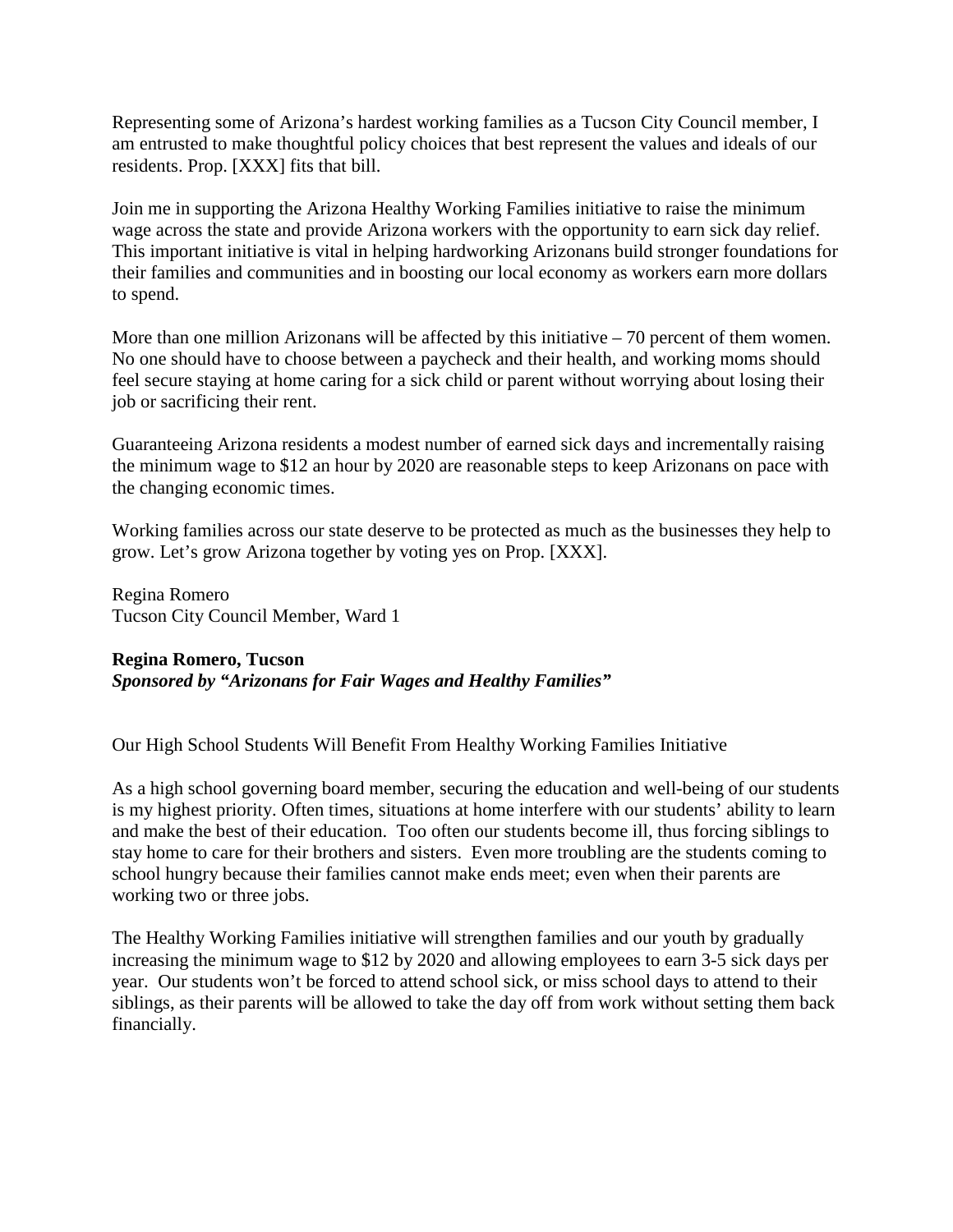Students will be better prepared and teachers able to focus on education, rather than worrying about sick or absent students. Voting YES on Prop. [XXX] is a vote for our students, families, and economy.

Ian Danley, Governing Board Member Phoenix Union High School District

# **Ian Danley, Phoenix** *Sponsored by "Arizonans for Fair Wages and Healthy Families"*

Keep Our Children Healthy by Supporting Prop. [XXX]

Arizona has always been my home and my first love. I grew up here and was educated through its public school system, graduated from the University of Arizona and received my masters from Arizona State University, taught and served in its school system, raised a family, and now proudly serve as a state representative and President of the Phoenix Union High School Board. In all those roles, I have always supported families earning the opportunity to get an education so that they can achieve more.

Raising the minimum wage to \$12/hour by 2020 and providing earned paid sick days will strengthen our families by allowing them to pursue and advance in strong educational opportunities without having to worry about whether or not they will have food on the table. Mothers will be able to buy their kindergartener a new backpack and will also have more money saved for her college fund. This, in turn, will create a new generation of educated, capable workers for businesses within our state which will foster more economic growth. In addition, when we allow breadwinners to earn up to five paid sick days they are able to stay home with their sick child or relative, strengthening our public health.

I hope you will join me in supporting the Arizona Healthy Working Families Initiative to help improve our educational opportunities and to create a safe, healthy Arizona.

Lela Alston State Representative and School Board President 1700 W Washington Phoenix, AZ 85007

**Lela Alston, Phoenix** *Sponsored by "Arizonans for Fair Wages and Healthy Families"*

Restaurant Worker Serves Up Support for Wage Raise

As the sole breadwinner for my family, my part-time job at a fast-food restaurant just barely covers the basics – even when I pick up extra shifts.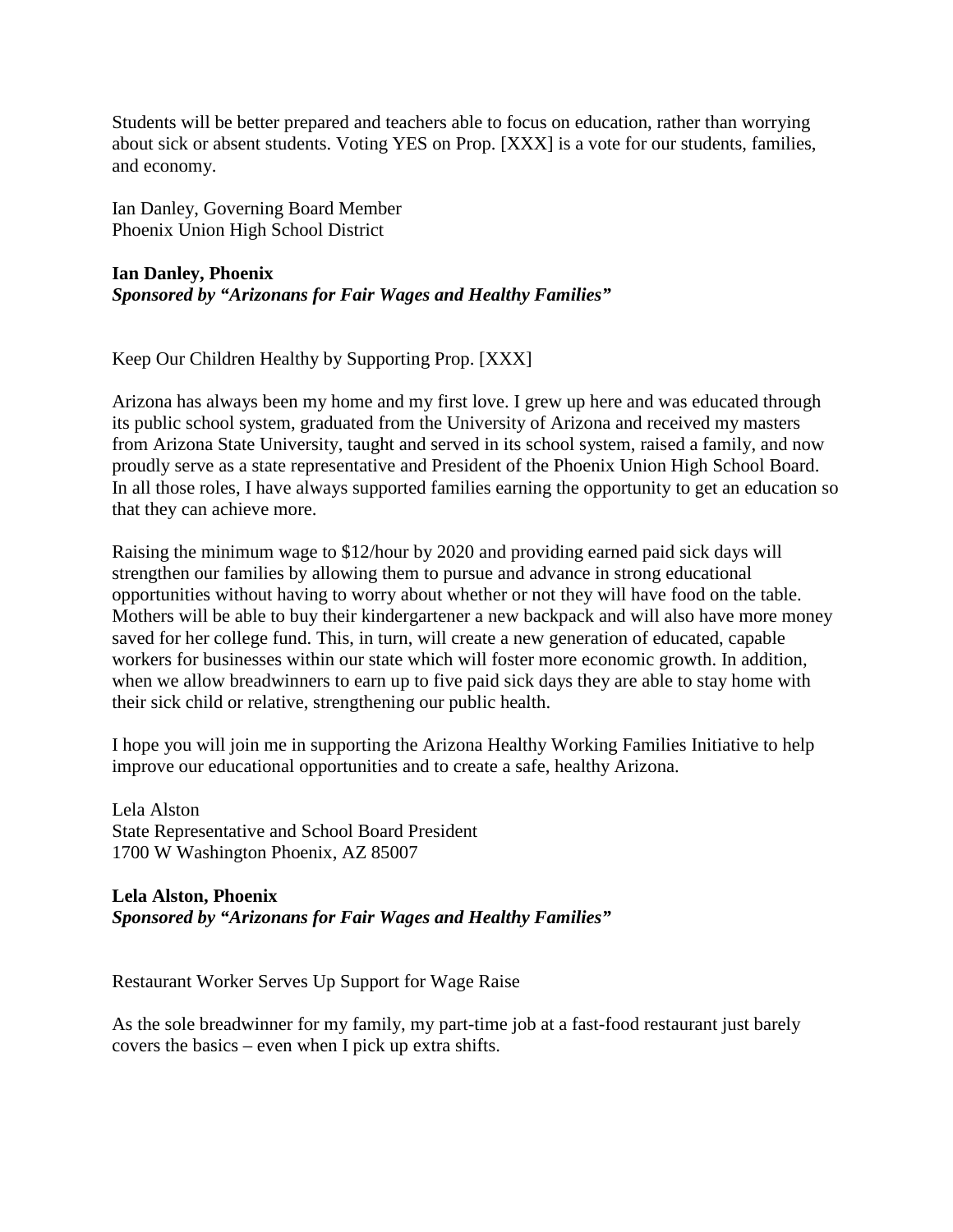An increase in the minimum wage to \$12 dollars an hour and having access to earned sick days would be a tremendous help to me and my family. I would be able to take care of myself when I get sick and have at least one day to go to the doctor without worrying about losing a paycheck if I miss a day.

Often times I have to choose between buying groceries and sending my daughter to school on the bus. Having my daughter in school is very important to me. I don't want her to have to end up working a minimum wage job like I am.

I feel badly that I don't make enough money to be able to take care of my family and sometimes it seems like there are not enough hours in the day to even work.

This is why I am urging others to join me in voting yes on the Healthy Working Families Initiative – to help other families like mine build stronger foundations and move farther away from the poverty line.

Kathy Ortega, Fast Food Crew Trainer Tucson

# **Kathy Ortega, Tucson** *Sponsored by "Arizonans for Fair Wages and Healthy Families"*

All, Not Just Some, Retail Workers Deserve Better Wages and Ability to Earn Sick Days

The United Food and Commercial Workers Local 99 represents thousands of retail employees throughout Arizona, working with company owners to increase productivity through better working conditions and training.

One thing we all agree on is that good wages and basic benefits like earned sick days reduce employee turnover, increase employee commitment, and make for a healthier workplace.

The companies we work with understand this, paying a living wage and providing benefits like earned sick days. But many other companies, including convenience store chains and mini-marts, take a different tack, paying employees at or just above the minimum wage and docking paychecks if employees are sick or need to care for an ill family member.

The Healthy Working Families Initiative will help level the playing field by gradually raising the minimum wage to \$12 an hour by 2020 and allowing employees to earn up to five days of sick time a year to care for ill family members.

Give Arizona's economy a boost by voting YES on Prop. [XXX]. It will create healthier, happier employees and put millions of dollars into our local economy.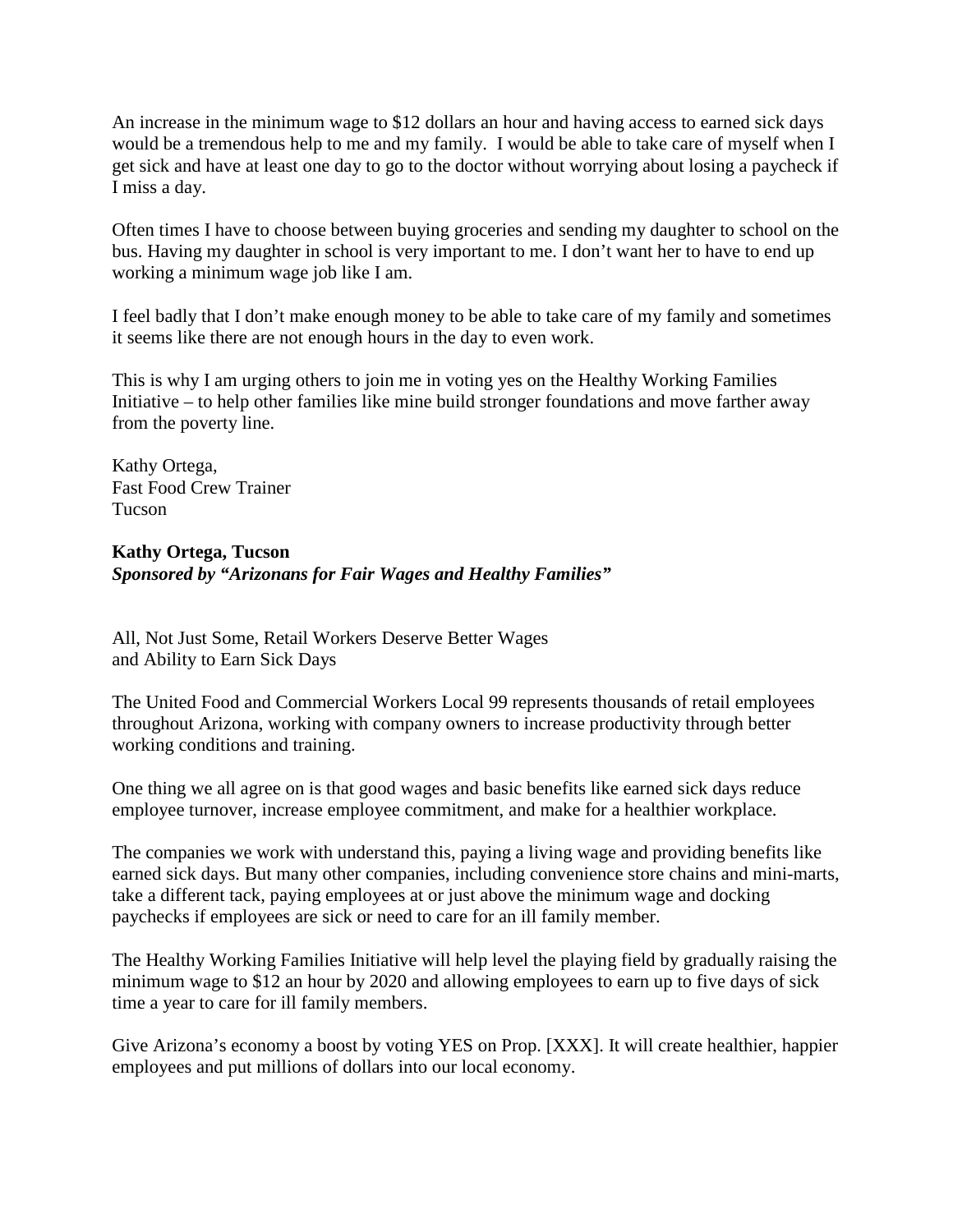Martín Hernandez United Food and Commercial Workers Local 99 2401 N. Central Avenue Phoenix, AZ 85004

#### **Martin Hernandez, Phoenix** *Sponsored by "Arizonans for Fair Wages and Healthy Families"*

Help Families Achieve the American Dream

My family story begins with my mother coming to the United States as a refugee in order to create a safer life for my siblings and me. She would quickly discover just how difficult that can be not only for immigrants, but for almost everyone not making a living wage. My mom is proud to be working at multiple minimum-wage jobs to provide for our family. But she and many other hard working families struggle to achieve their American Dream because they are always falling behind.

The Healthy Working Families Initiative allows for my family and thousands of others here in Arizona to actually have a platform for which to start off on. By gradually increasing the minimum wage to \$12 by 2020, and providing earned sick days to employees, families can catch up on their bills, not have to make the difficult decision of buying groceries for the week, or paying rent.

I urge you to give our families the opportunity to attain their American Dream, and vote yes on Prop. [XXX].

Deqa Mohamed Phoenix Student

### **Deqa Mohammed, Phoenix** *Sponsored by "Arizonans for Fair Wages and Healthy Families"*

Arizona's economy has not rebounded fully from the 2008 recession and there is no better stimulus to get us back on track than a healthy increase in the minimum wage.

The Fair Wages and Healthy Families Act will raise the minimum wage in Arizona to \$10 an hour in 2017 and in steps to \$12 an hour in 2020. This will lift current minimum wage earners out of the rut they now are in, earning a paltry \$8.05 an hour.

At the higher, fairer wage levels working families can better afford to pay rents, buy groceries and clothes, and take care of their basic health needs. By so doing, they will be pumping additional money into our struggling economy, and we all will benefit.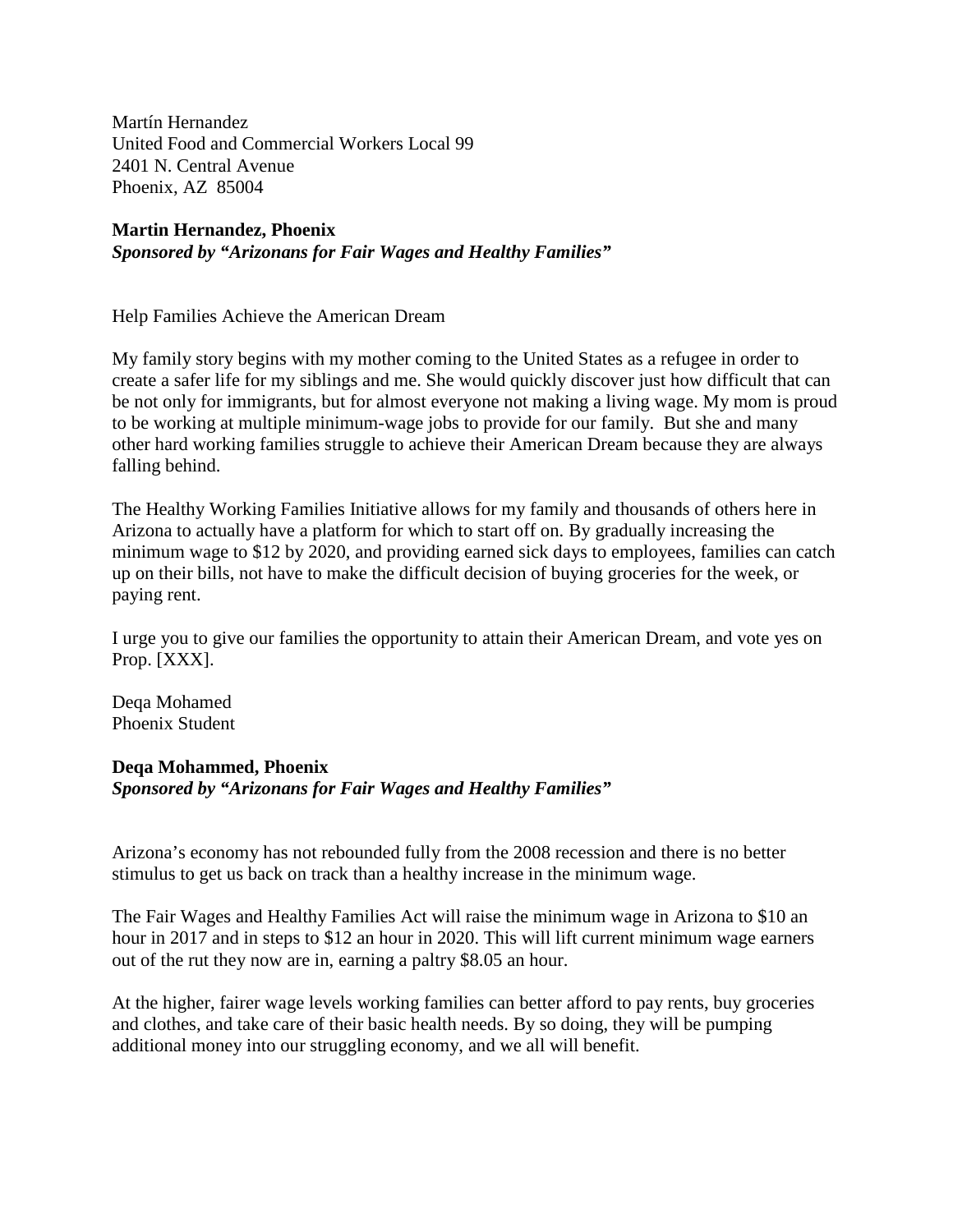The Fair Wages and Healthy Families Act also require employers to provide their workers with a reasonable amount of paid sick leave each year. Those toiling in medium and large businesses and industries will receive 40 hours of paid sick leave per year while workers in small operations will have 24 hours of paid sick leave each year.

The paid sick leave provisions are important for workers' families to survive bouts of illness or debilitating injuries without suffering additional financial consequences. It also will encourage workers who are ill to stay at home and not jeopardize the health of others in their workplaces.

The Fair Wages and Healthy Families Act is an excellent economic stimulus for all Arizonans and lifts the hard-working folks at the bottom of our economy up to where they can provide for their families' needs with less reliance on public assistance.

I'm voting YES for the Fair Wages and Healthy Families Act and I urge all my fellow Arizonans to do the same.

Richard Elías Pima County District 5 Supervisor

**Richard Elías, Tucson** *Sponsored by "Elías For Supervisor"*

All Mother Deserve to Provide for their Children

As a single mother of two children, our economic security relies solely on me. Being a minimum wage worker earning \$8.05 an hour is not enough to provide for my children, even for myself. I work hard to provide for my family, and when unexpected expenditures occur, I am forced to make the difficult decisions that can set my us back.

Being a mother of 2 young children comes with its own demands and responsibilities. A sick child could become a severe situation for our household as I am forced to decide whether to send my sick child to school or call in from work, losing on a day's worth of pay.

Families like mine deserve the opportunity to become economically stable. A gradual raise to the minimum wage of \$12 by 2020 and providing employees with 3 to 5 earned sick days will be that opportunity Arizona's families need.

The Healthy Working Families Initiative allows for families to attend to their sick loved ones and provide for them financially. Our families deserve to be healthier and have the opportunity to contribute to the state's economy.

I look forward in providing for my family and giving my children the opportunity that they deserve. I urge you to vote Yes on Prop. [XXX].

# **Carmen Morales, Phoenix and Tomas Robles, Phoenix**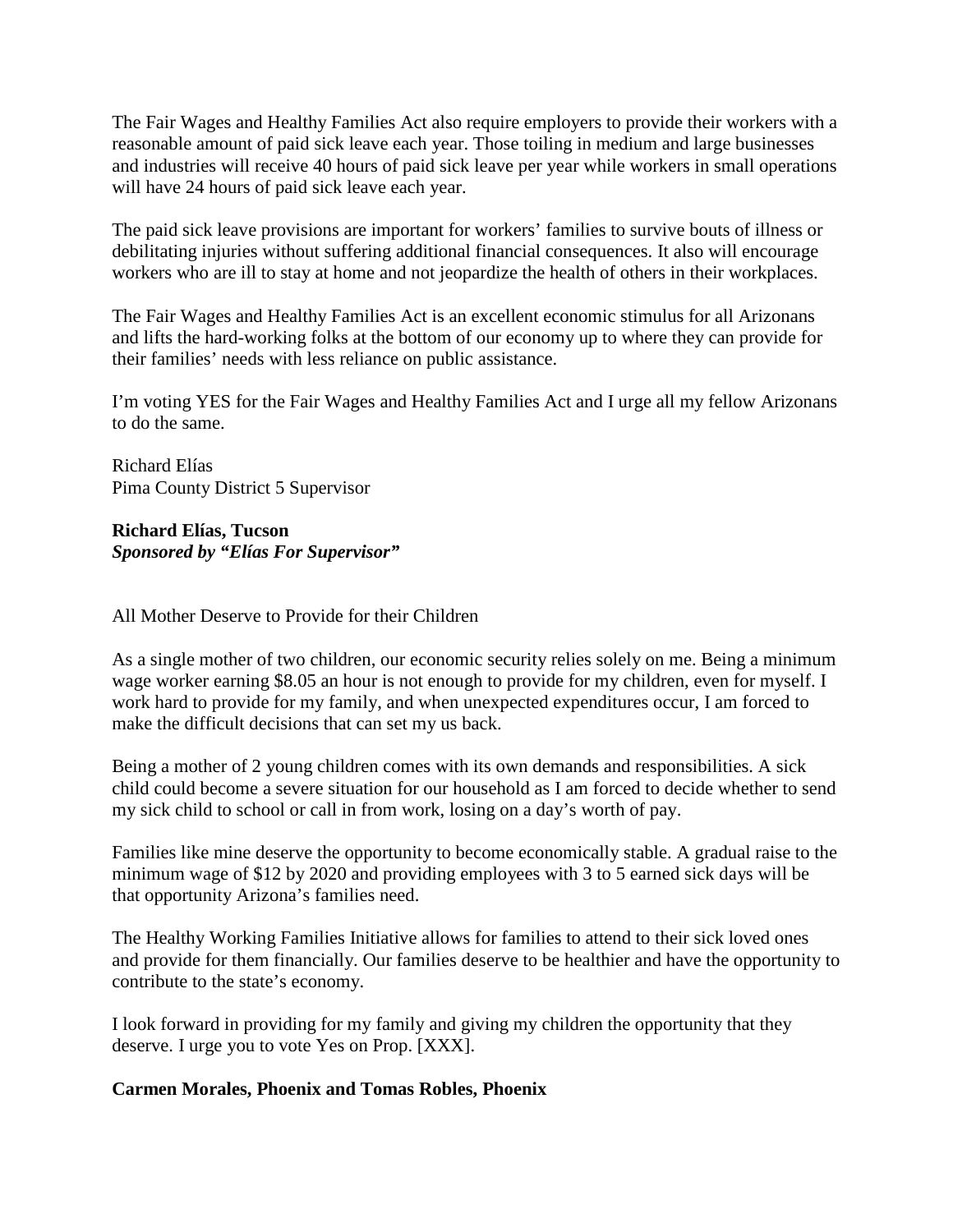# *Sponsored by "Arizonans for Fair Wages and Healthy Families"*

Earned Sick Leave Will Help 45 Percent of Arizona Families - Vote Yes!

As the U.S. Representative for Arizona's Third Congressional District, I serve constituents all the way from Yuma to Tucson to the west side of Phoenix. I am fully aware of the economic struggles our Arizona families face every day.

As the son of a migrant farmworker, my family and I experienced economic hardships brought about by him working low-wage physically demanding jobs with few benefits. If he got sick or injured and couldn't work, he didn't get paid. That reality still exists for 45 percent of Arizona workers today who don't have the ability to earn paid sick days.

It saddens me that today, we continue to see this occur to families across the state and that is why I strongly support a gradual increase in our state's minimum wage, and the provision of earned sick days so breadwinners can take a few days off to care for ill children or family members. Families deserve to earn a living wage while not having to sacrifice their health in the process. A gradual increase of the minimum wage to \$12 by 2020 and providing 3 to 5 earned sick days is what our families need – and deserve.

Prop. [XXX] won't only benefit our low-wage laborers, but it will help local small businesses as well, who will see more dollars circulating in our communities. I am proud to support the Healthy Working Families Initiative because it's good for business and the families of Arizona.

U.S. Rep. Raul Grijalva AZ District 3 Tucson

# **Raul Grijalva, Tucson** *Sponsored by "Arizonans for Fair Wages and Healthy Families"*

Planned Parenthood Arizona Supports Healthy Working Families Initiative

For nearly a century, Planned Parenthood Arizona has stood for strong, healthy families and the empowerment of women. Our clinics support women, men and young people with sexual and reproductive health care, medically accurate education and prevention of sexually transmitted infections and diseases. Planned Parenthood recognizes that women won't have full economic equality and empowerment until reproductive justice is a reality for all people.

Increasing Arizona's minimum wage to \$12/hour by 2020 and providing earned paid sick leave is a positive benefit to public health. Paid sick leave will also allow for parents to stay home with their children or family members when they're sick, without having to worry about losing their job or walking away with a low paycheck. Without paid sick leave, workers are more likely to show up to work ill, contributing to 20% of all food related illnesses.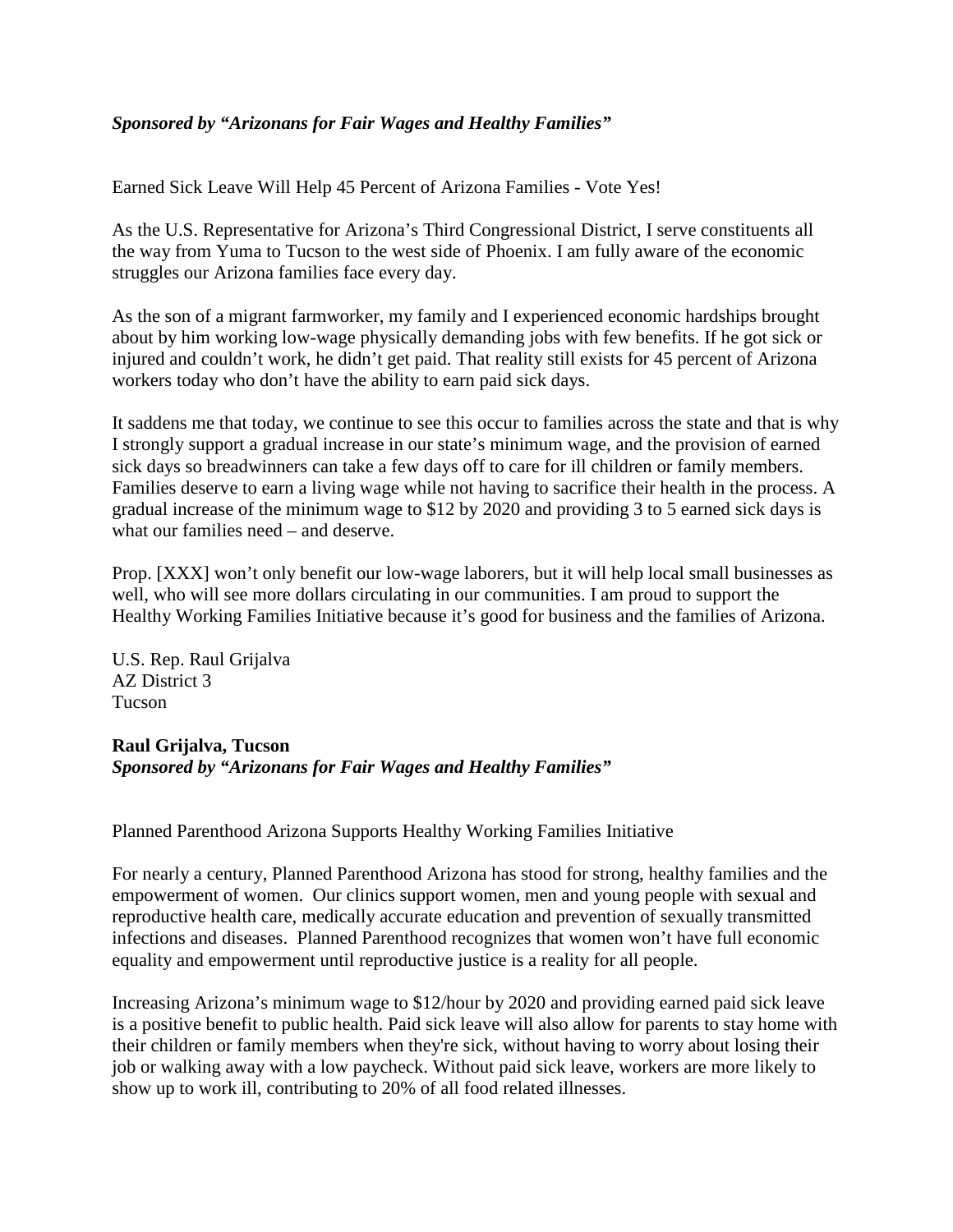The Arizona Healthy Working Families Initiative will give minimum wage earners, most of whom are women, a much needed boost in incomes and health care options. Creating a healthy state will create a stable, reliable work force – good for both businesses and workers.

We hope you will join us in supporting Prop. [XXX], the Fair Wages & Healthy Families Act, to create a strong, robust Arizona in which all families can get ahead.

Kelley Dupps Planned Parenthood Arizona

# **Kelley Dupps, Phoenix** *Sponsored by "Arizonans for Fair Wages and Healthy Families"*

Healthy Working Families Initiative Is Supported by Small Businesses in West Phoenix

As your Arizona State Senator, and lifelong resident of the west valley, I work closely with our local small business community to strengthen the Arizona economy. What I hear from many local small business owners who want to pay a living wage and provide benefits to their employees is that they can't compete with national chain businesses that are barely paying minimum wage and providing few, if any, benefits.

My community deserves better and the Healthy Working Families Initiative will level the playing field, gradually raising the minimum wage to \$12 an hour by 2020 and allowing employees to earn 3-5 days of sick pay per year. Business owners I talk to say raising wages across the board and providing earned sick days will reduce employee turnover, create a more stable workforce, and put more money into the pockets of consumers who will spend those dollars locally and allow those small businesses to thrive.

Of course, the initiative will also be a great help to working families and individuals who experience economic struggles on an everyday basis. Hard-working families who put in an honest day's work deserve a living wage that is enough to put food on the table for their families and the opportunity to earn paid sick days so they don't have to choose between the health of their family and their job.

Join west Phoenix community leaders and small businesses in supporting Prop. [XXX] to help our economy and strengthen Arizona families.

Senator Martín J. Quezada Legislative District #29 Maryvale, Glendale

**Martin Quezada, Phoenix** *Sponsored by "Arizonans for Fair Wages and Healthy Families"*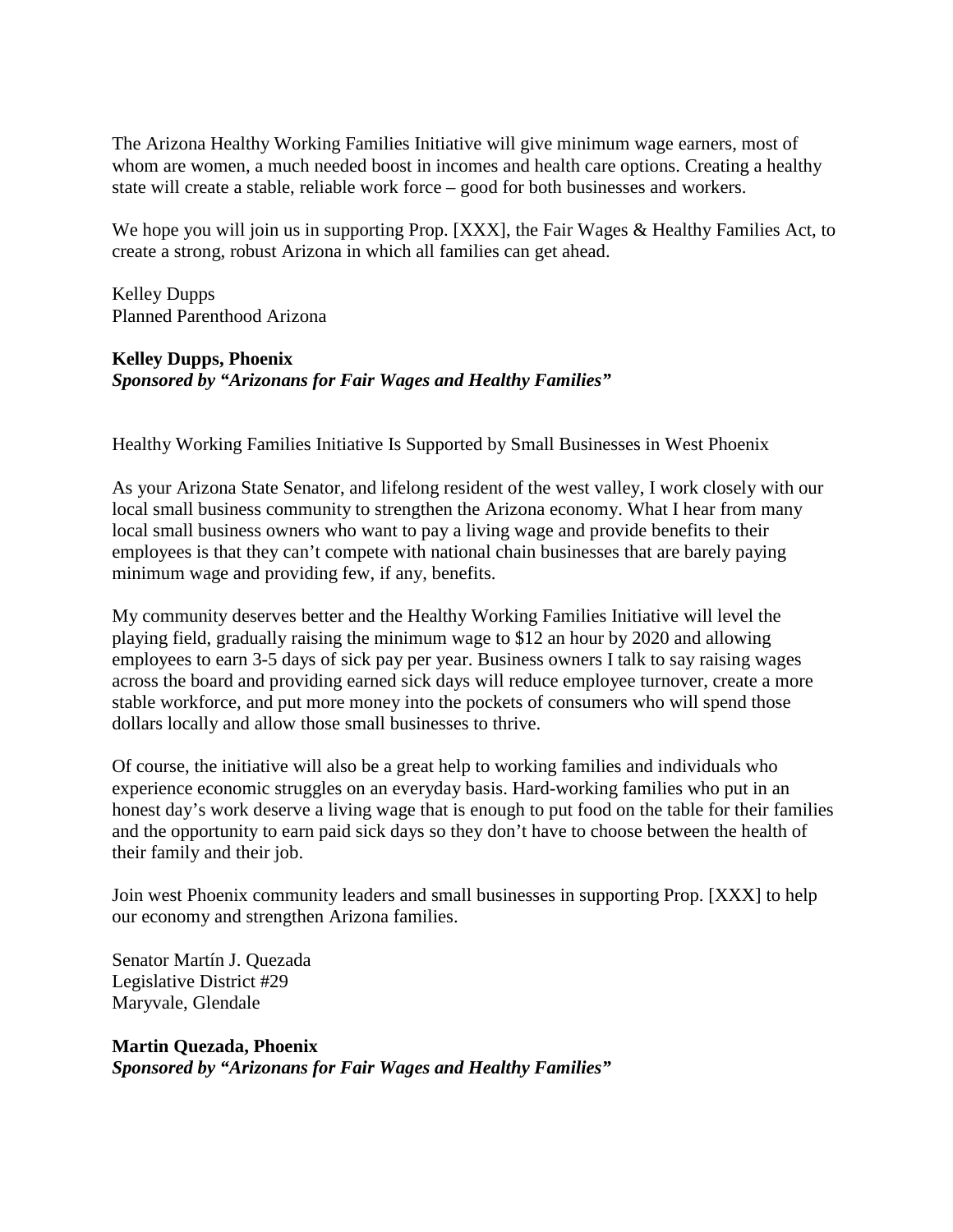Healthy Families Initiative Supported by U.S. Marine Corps Combat Veteran

As a U.S. Marine Corps combat veteran, I have proudly served my country through three deployments to Iraq, defending and promoting the American way of life. Like many veterans, I found myself in perhaps the fiercest battle at home, where finding a job and integrating to civilian life once again was a struggle. I managed to find work, often low wage jobs or positions that I was overqualified for. I was fortunate enough to eventually be employed where my skills and education compensated me well. Unfortunately, many of my fellow veterans are stuck in a cycle of low paying jobs, fighting PTSD, homelessness, and tragically, suicide.

Veterans face the same struggles that other low-wage families face everyday. Having to work multiple jobs, getting fired or docked for missing work due to illness, unable to seek the treatment they need for fear of losing their job, being unable to stay home to care for a sick child or loved one. Gradually increasing the state's minimum wage to \$12 by 2020 and providing 3-5 earned sick days would have a wonderfully positive impact in the lives of many Arizona veterans.

Help us give over a million Arizonans the ability to pursue their American dream that I fought to defend and give our veterans the ability to make the best of the American Dream that they fought for. Vote YES on Prop [XXX].

Luis G Cardenas Camacho US Marine Corps Combat Veteran Goodyear

**Luis Cardenas, Goodyear** *Sponsored by "Arizonans for Fair Wages and Healthy Families"*

The Construction Industry Benefits From Prop. [XXX]

As the proud owner of Moe's Concrete Construction, I strongly support the Healthy Working Families Initiative. I know just how important a healthy economy is for the construction industry. The economic recession that followed 2008 demonstrated this as our industry took a massive hit. Construction companies across the state shut their doors as home owners, entrepreneurs, and businesses stopped seeking the construction of new homes, retail, and office space.

In an economy where no one is willing to spend money, small business and their employees all struggle. The gradual increase to the minimum wage of \$12 by 2020 and providing full time employees with 3 to 5 earned sick days is exactly what our employees and our small businesses need.

Prop. [XXX] encourages, and allows our workforce to spend their earned dollars right back into our economy facilitating business growth across the state. As businesses grow and our younger workforce seek to purchase their first home, the construction industry and my company flourish.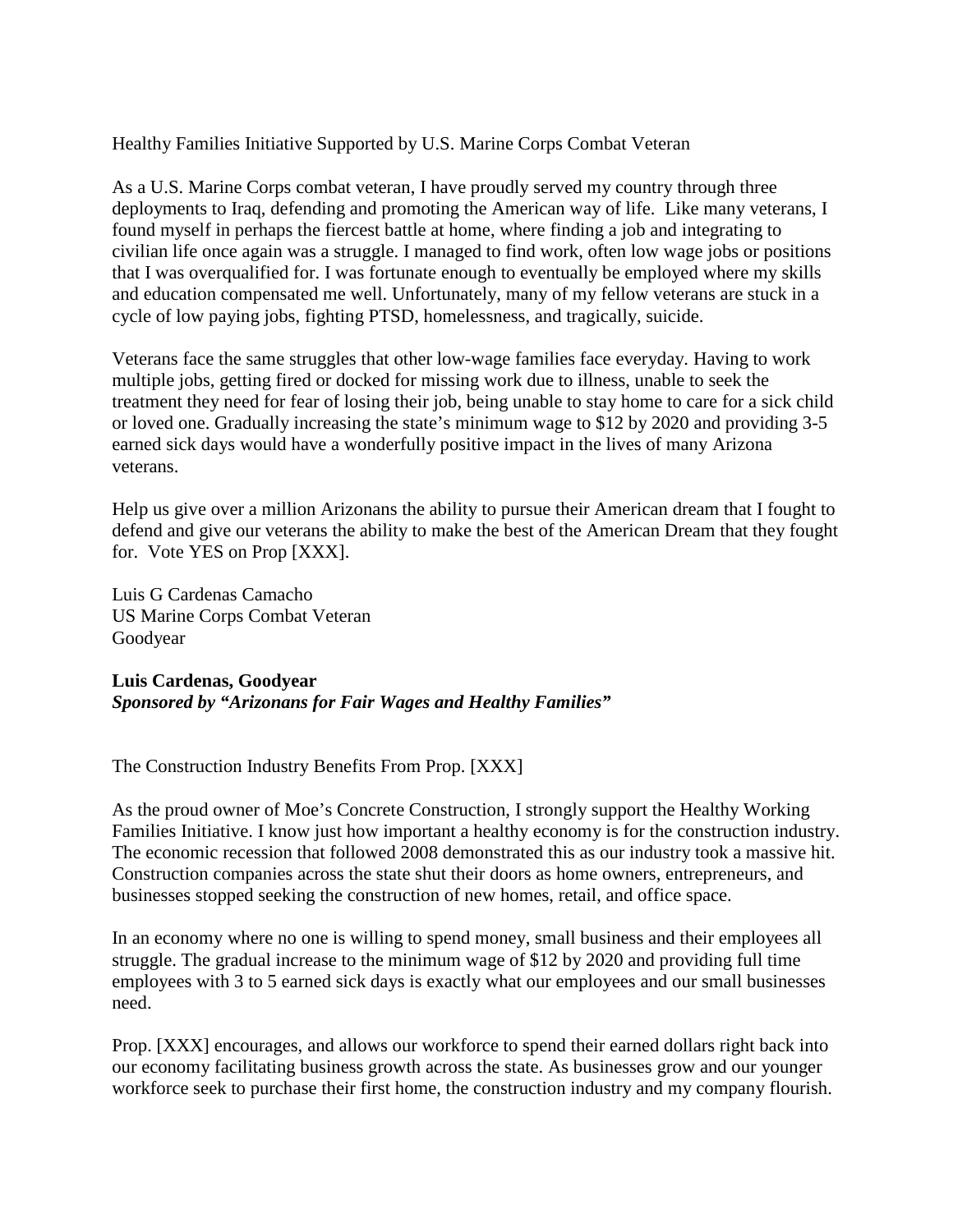The Healthy Working Families Initiative is what our economy needs. I urge you to vote YES on Prop. [XXX].

Moe Romero Owner, Moe's Concrete Construction Phoenix

### **Moe Romero, Phoenix** *Sponsored by "Arizonans for Fair Wages and Healthy Families"*

Student Support for Higher Minimum Wage

As a university student, I have been very fortunate to receive support from my family while taking on jobs as a lifeguard and a part time server. But I have also witnessed countless peers and co-workers who have not been so fortunate. The experience of working as and with low wage workers has allowed me to truly see the many faces and lives that will be fundamentally changed by having both a minimum wage increase to \$12 by 2020 and earned paid sick time.

The current minimum wage of \$8.05 an hour is one that has forced my less fortunate peers and co-workers to choose between investing in an education with the promise of crushing debt, or working a full time low wage job to provide for themselves and their families with little hope of building a savings. Without the guarantee of earned paid sick time, some of my past co-workers have had choose between missing a paycheck and caring for themselves or a loved one.

For me, passing this proposition would mean knowing my friends, peers, neighbors and coworkers all have the means to begin to better themselves and their families. It's knowing that nobody, regardless of their background, will have to choose between eating and taking sick time. This proposition is good for Arizona not only because it will improve the quality of life for over 1 million Arizonans but also because it demonstrates that we as a state are willing to set a higher standard and declare that everyone deserves to live with dignity.

Simon Brick University Student Tucson

**Simon Brick, Tucson** *Sponsored by "Arizonans for Fair Wages and Healthy Families"*

Healthy Families Initiative is Next Step in Improving Lives of AZ Children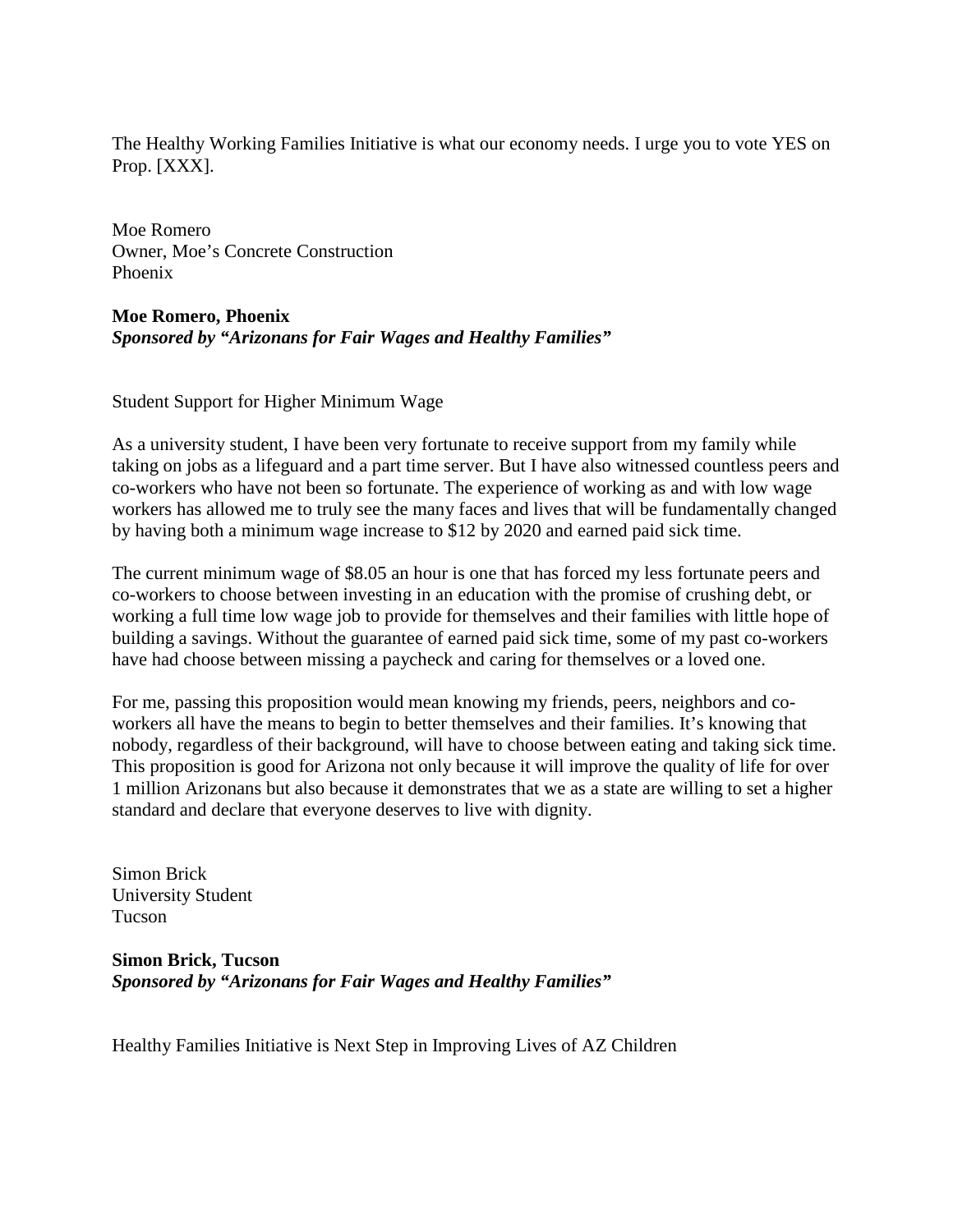I've been a pediatrician in Tucson for over 30 years, specializing in working with adolescents and children with chronic illnesses. I've also been a strong advocate for Arizona children, working to improve the state's health care system by expanding AHCCCS and reinstating KidsCare and on efforts to reduce smoking, particularly among teens.

Today many people would say chronic poverty among low-wage workers may be our biggest threat to public health. Single moms work 2 or 3 minimum wage jobs in order to make ends meet. Children go to school sick because their parents or caretakers don't have paid sick days and can't afford to miss a day of work.

This year, we can change that picture. Gradually raising the minimum wage to \$12/hour will create more opportunities for nearly 800,000 Arizonans. Because most of these workers are primary breadwinners, these families, many of whom include children, will get a major boost. And earned sick days mean public health gets protected because parents can stay home to care for sick children or other relatives.

The state gains because low-wage workers will have more money to spend, increasing economic activity and the overall number of jobs. Increasing the minimum wage will also save taxpayer dollars, as fewer families need to rely on public assistance programs.

It's been 10 years since we've had a significant increase in the minimum wage. Since then we've seen the top 1% do very well, while the middle class has languished. Now it's time for commonsense increases in wage levels and benefits. It's good for our children, good for our economy, and will help to correct our growing income inequality.

Dr. Eve Shapiro, Pediatrician Tucson

### **Eve Shapiro, Tucson** *Sponsored by "Arizonans for Fair Wages and Healthy Families"*

Arizona's Working Families Will Benefit From Healthy Families Initiative

I began my career as an educator and am now privileged to serve as a state legislator in the South Mountain and Laveen areas of Phoenix. I see too many families struggling every day with poverty, working two or three minimum wage jobs just to make ends meet. That leads to cascading crises, where parents have to choose between sending sick children to school, asking older children to stay home to care for their ill siblings, or missing work which leads to smaller paychecks or getting fired.

Almost half of all Arizonans currently in the workforce do NOT have the opportunity to earn sick days they can use to care for a sick child or other family member. Almost one million Arizonans earn at or just barely above the current minimum wage of \$8.05/hour and would be the first to benefit from an increase to \$10 next year.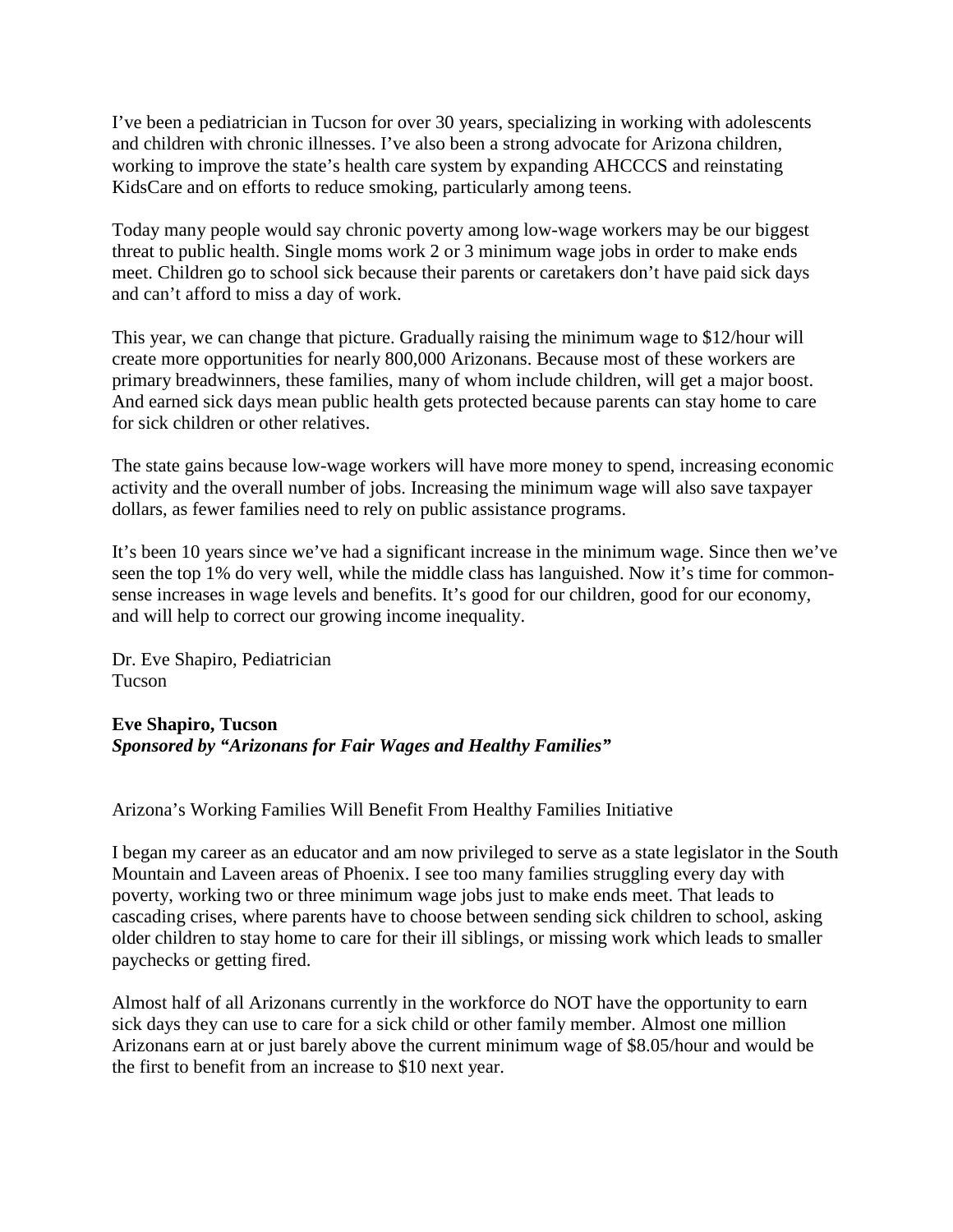Prop. [XXX] can make all the difference in the world to those hundreds of thousands of Arizonans living on the edge of poverty despite working at one, two or even three jobs. It's what our children and families need. We want our families to be able to provide for their children, so that they can attain a high quality education. This is bigger than raising the minimum wage and providing earned sick days, it is an investment in working families, our children and our future.

State Rep. Reginald Bolding Jr. South Phoenix and Laveen Laveen, AZ 85339

# **Reginald Bolding Jr., Phoenix** *Sponsored by "Arizonans for Fair Wages and Healthy Families"*

Arizona Advocacy Network Supports Healthy Working Family Initiative

If you believe that anyone who works hard full-time should not have to live in poverty, then you should vote "YES" on Proposition [XXX]. Did you know that right now many Arizonans working for minimum wage make less than \$330 a week (that's less than \$17,000 a year)? Minimum wage workers cannot easily support a family or live independently on this kind of income. Furthermore, many Arizonans receive zero earned sick days. When workers are forced to go to work sick or send their kids to school sick, because they could lose their jobs for staying home, it puts us all at risk.

This November, voters have the opportunity to improve the lives of over one million Arizonans by voting "YES" on Proposition [XXX]. Proposition [XXX] gradually raises the minimum wage over the next few years and allows workers to earn paid sick days. Proposition [XXX] is a critical step in empowering Arizona's families to lead more financially stable and enriched lives.

Proposition [XXX] has far-reaching benefits. Research shows that raising the minimum wage gradually is good for the economy. When low-wage earners have more income, they spend it, which boosts the economy. Proposition [XXX] will increase economic activity and grow the middle class.

At Arizona Advocacy Network we work hard to promote and protect the political rights of all Arizonans. Civic engagement requires the capacity to be involved, and that is why we are proud to support Proposition [XXX]. This citizen-led initiative reflects American values that benefit all of us and our economy. Please use your political power as an Arizona voter to invigorate our communities by voting "YES" on Prop. [XXX].

Samantha Pstross Executive Director of the Arizona Advocacy Network

**Samantha Pstross, Tempe** *Sponsored by "Arizona Advocacy Network"*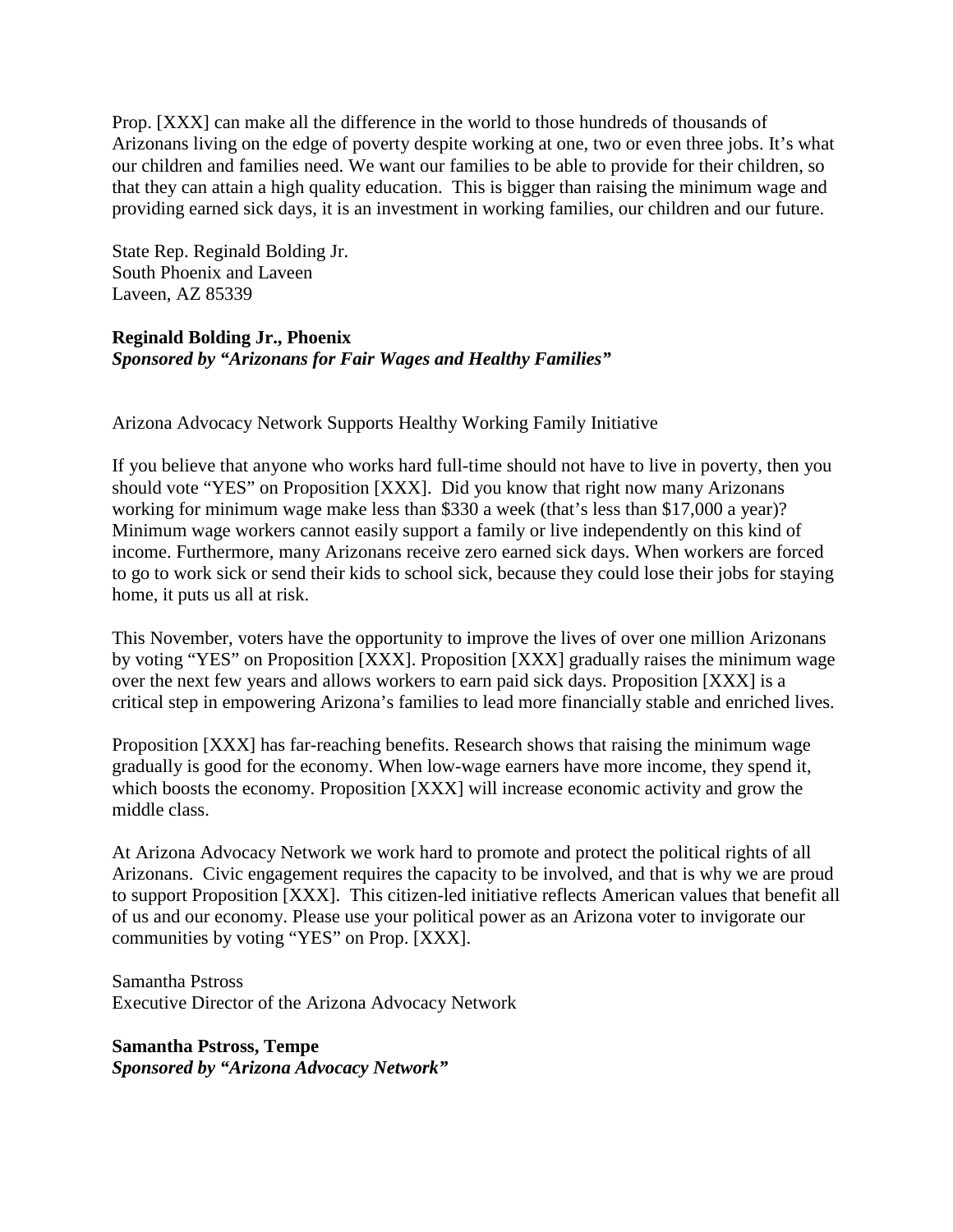Healthy Working Families Initiative Strengthens Our Economy

I have run International Printing, a small local family owned print shop in downtown Phoenix, for 19 years. As any small business has, we have experienced highs and lows and ups and downs. The recession was hard for everybody, and our rapidly changing technological world makes it hard for small businesses to stay ahead of the curve to ensure they remain competitive for their customers.

Through all of this, what has kept us alive and thriving is knowing that people are our most important resource. We rely on our passionate and committed team to come to work every day wanting to deliver excellence for our customers, and so we invest in them.

The Healthy Working Families Initiative would increase minimum wages and provide earned sick days for workers. I can tell you personally that workers making a living wage with the flexibility to care for themselves or their family when they need to make stronger businesses. This is not only the right thing to do for Arizona families, but it's good for business too.

Small businesses are the backbone of our economy, and so I support anything that makes things better for them. This is why I am supporting the Healthy Working Families Initiative. I hope you will join me.

Chad Weeks General Partner, International Printing Company

# **Chad Weeks, Phoenix and Tomas Robles, Phoenix** *Sponsored by "Arizonans for Fair Wages and Healthy Families"*

Prop. [XXX} Makes Sense for Working Women

During my first term on the Phoenix City Council, I've made it a special point to focus on issues that affect women, particularly that of pay equity.

We've all heard the statistic that women earn about 78% of men, on average. We also know that in Arizona, a majority of those working at minimum wage or barely above are women. While some stereotype low-wage workers as teenagers on summer vacation, the reality is that many low-wage workers are women with children, and their minimum wage salary is what puts food on the table for their families.

We could also go a long way in making other workplace policies more family friendly. 45 percent of all Arizonans don't have access to earned sick days. When a child is sick, or an elderly relative needs to get to a doctor's appointment, it's often working women who must take a day off without pay to care for her relatives.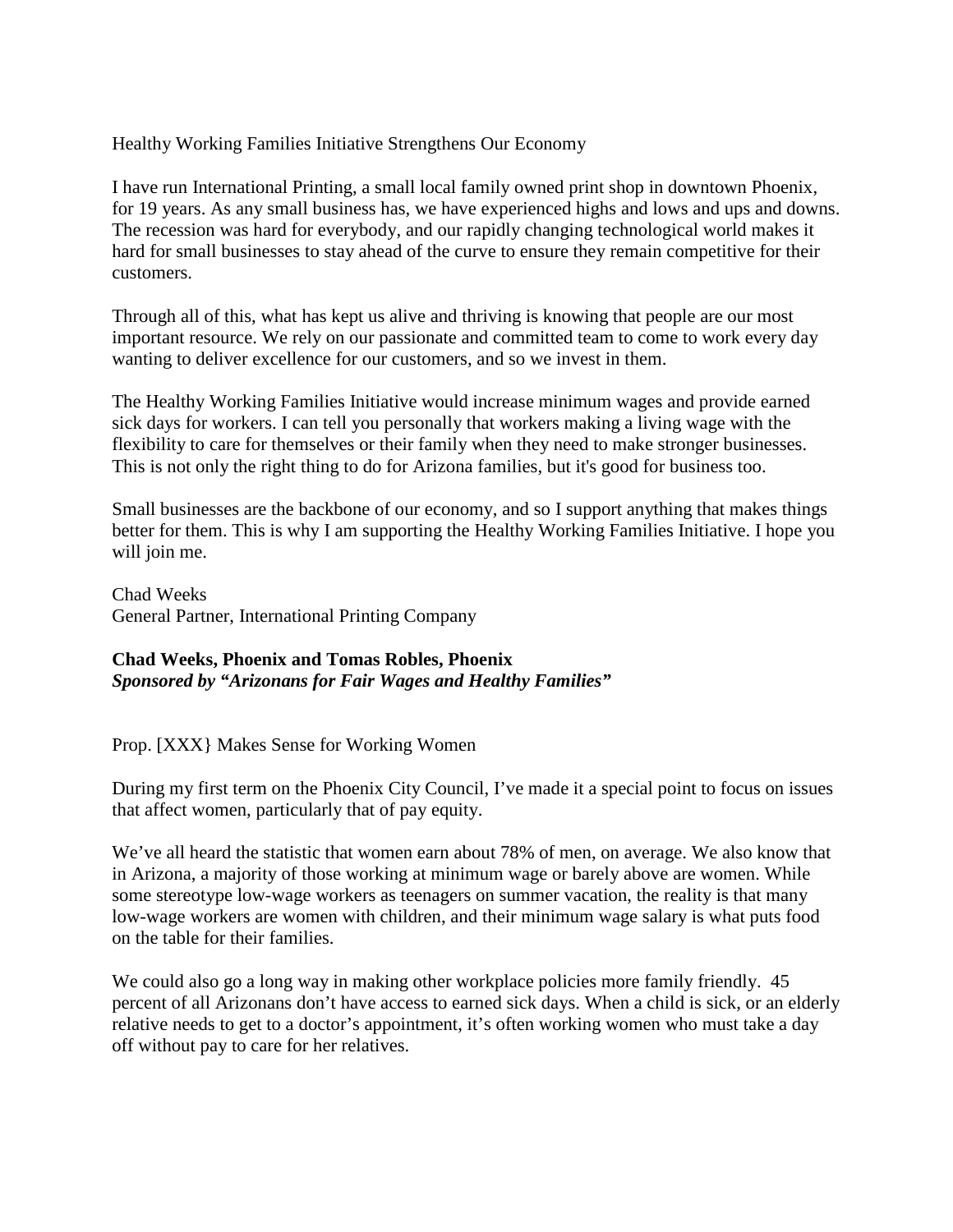We can begin to change this on November 8 by voting YES on Prop [XXX]. Prop [XXX] will allow employees to earn 3-5 sick days per year, so working moms don't have to choose between caring for a sick child or losing a day's pay.

The initiative also allows those earned sick days to be used by survivors of domestic violence for activities related to their abuse, for example attending a court hearing, meeting a counselor, or filling out police reports.

For years we've talked about making the workplace fair for working women, but we haven't done a lot about it. We have a chance to do something on November 8: Vote YES on Prop  $[XXX].$ 

Kate Gallego Phoenix Vice Mayor

### **Kate Gallego, Phoenix** *Sponsored by "Arizonans for Fair Wages and Healthy Families"*

Congressman Gallego Says "Vote Yes" on Healthy Families Initiative

Many of my constituents in Arizona's Seventh Congressional District continue to struggle with chronic poverty due to the simple fact that many of them cannot make ends meet. Family breadwinners are stuck in low-wage jobs with minimal benefits, and they are forced to take unpaid time off when their children get sick or they fall ill themselves.

The Healthy Working Families Initiative will gradually raise the state's minimum wage to \$12/hour by 2020 and allow employees to earn 3-5 days of sick pay per year. This will directly benefit families who often face economic hardships working low wage jobs and being forced to chose between going into work sick or missing out on a day's worth of pay. Families will be able to rise above the bare minimum and get ahead while businesses will have a healthier and more committed workforce.

I hope you join me in voting Yes for the Healthy Families Initiative in order to strengthen our communities and encourage a prosperous economy.

Rep. Ruben Gallego Congressman, AZ District 7

**Congressman Ruben Gallego, Phoenix** *Sponsored by "Arizonans for Fair Wages and Healthy Families"*

Middle Class Will Benefit From Higher Wages and Earned Sick Pay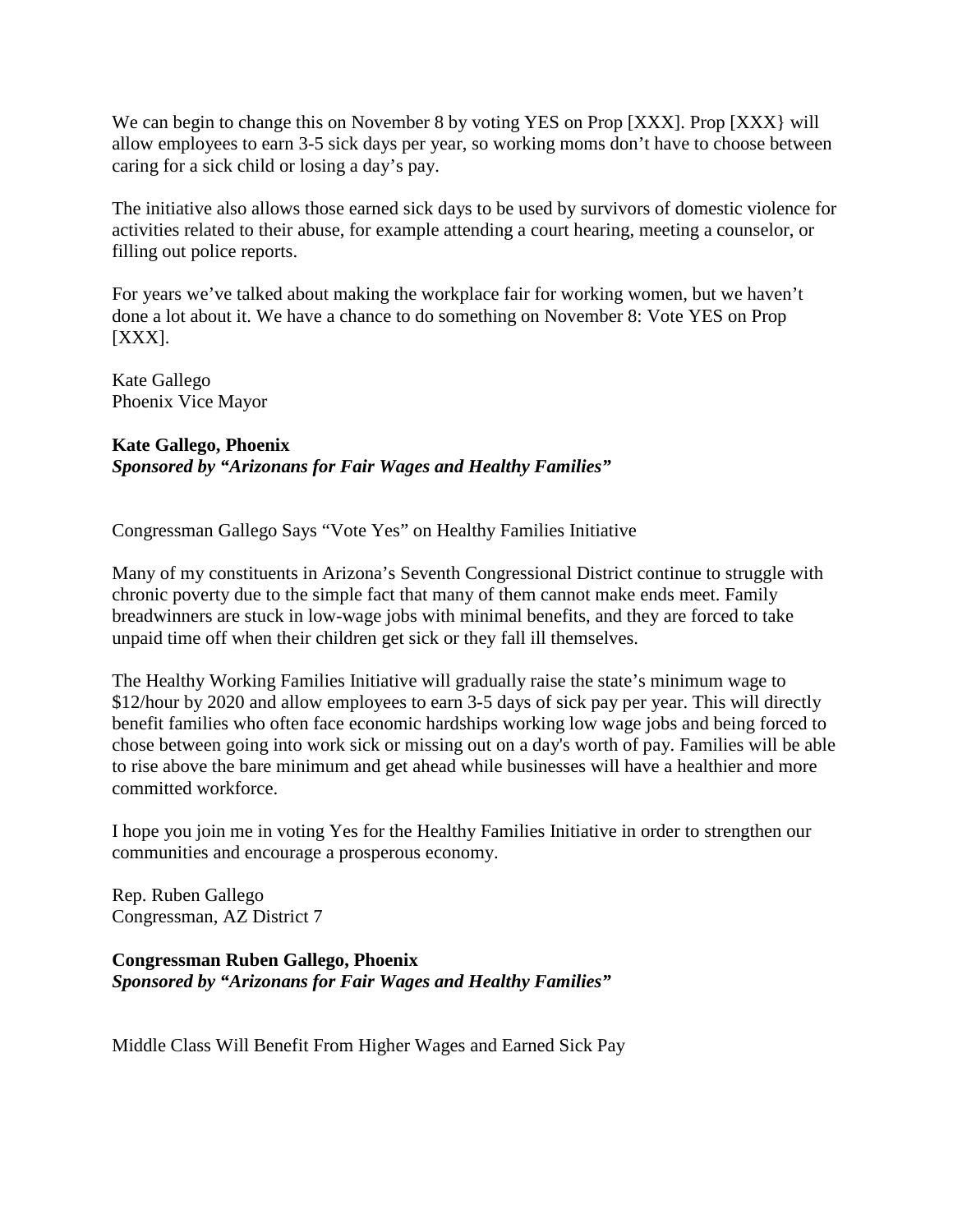Bringing additional jobs into Arizona is something that everyone can agree is vital to our economy. But if we are creating jobs that do not provide sustainable means to live and provide for one's family, then these jobs are useless. The American Federation of State, County and Municipal Employees is made up of middle-class Arizonans who understand that we can't grow our economy on the basis of minimum wage jobs.

Under the current minimum wage of \$8.05 an hour, a single parent working 40 hours a week will only earn \$17,000 a year to support their family. These meager earnings barely allow citizens to pay their bills, let alone put food on the table. We have almost 800,000 Arizonans earning at or barely above the current minimum wage. That is not a path to the middle class.

And almost 45 percent of Arizonans are unable to earn paid sick days to care for an ill child or family member! That means a huge chunk of the middle class has to choose between missing a paycheck or protecting their own health or the health of their family if they get sick.

The Arizona Healthy Working Families Initiative will make a real, sustainable difference in the lives of our middle-class Arizona families and our communities. With a gradual increase in the minimum wage to \$12/hour by 2020, our hard working individuals and families will earn the living wages they desperately deserve.

And with more money to spend, more money will be circulated in our state economy, allowing not only our families - but our entire state - to thrive. Join us as we vote yes on Prop [XXX] to support our middle-class Arizona families, and allow our state economy to thrive.

Marshall Pimentel AFSCME Local 2384 Phoenix

# **Marshall Pimentel, Phoenix** *Sponsored by "Arizonans for Fair Wages and Healthy Families"*

Wage Increase helps our Children

I started my career working with at-risk youth at South Mountain Community College, and now serve on the Phoenix City Council and the Phoenix Union High School District Board. I understand that our children are a product of our overall economic environment. If we want our students to succeed, we must focus on strengthening our economy to create that environment for success.

Unfortunately, parents who earn the current minimum wage barely make enough to provide nutritious food to their family, leaving many children to go to school hungry and without the fuel that they need to learn and grow. Often times, parents can't even afford to take time off of work to care for a sick child, instead sending them to school unwell - which poses a health risk to everyone else.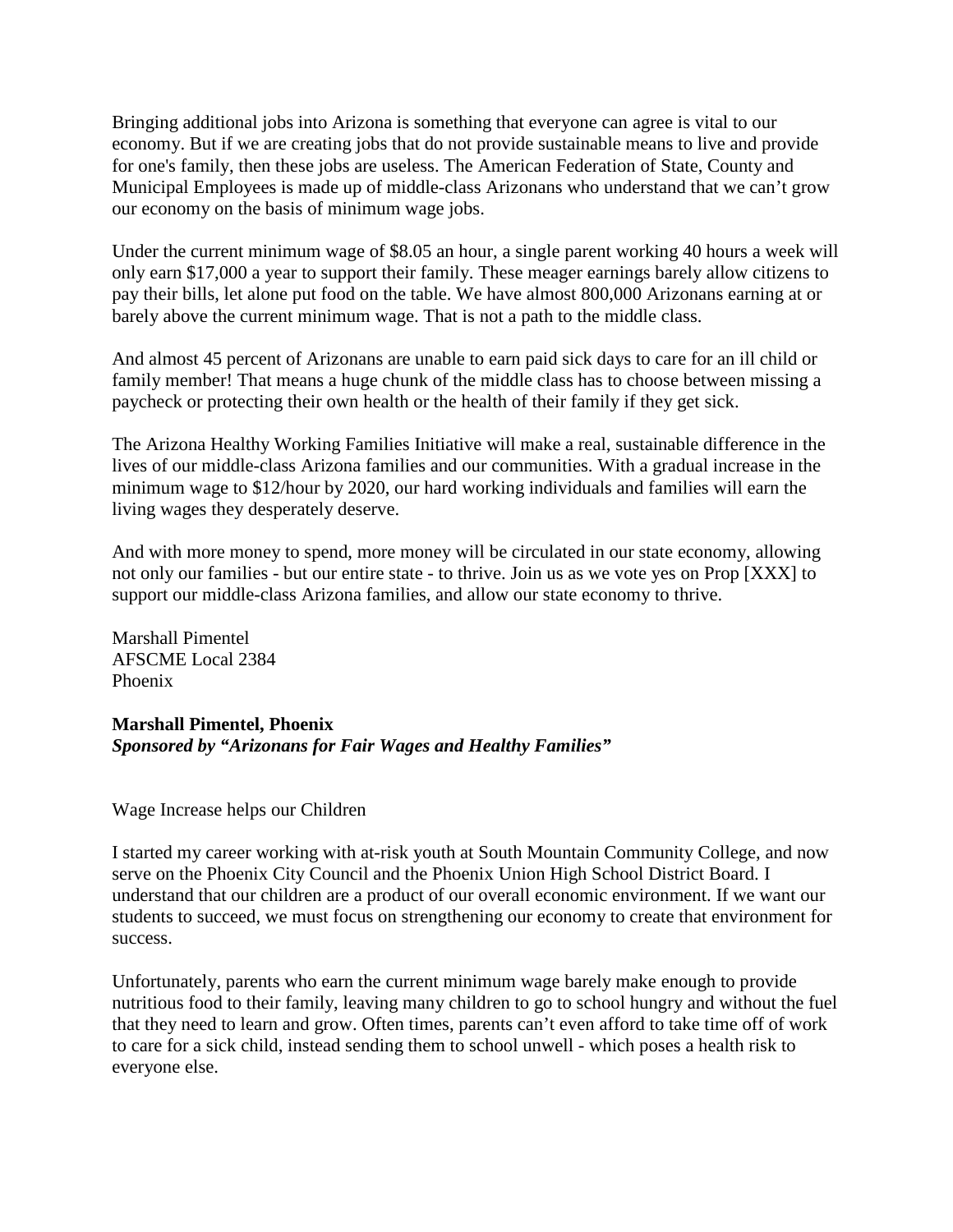Developing a sustainable solution to improve the health and well-being of our community is vital. That is why the Healthy Working Families Initiative has my full support. More than 1 million working individuals in Arizona will reap the benefits of earned sick days and an increase in minimum wage, allowing them to care for what matters most: Their individual health and the well-being of their family. As our Arizona families thrive, our communities and economy will too.

Vote for a sustainable solution to allow our state, employees and children to thrive and vote YES on the Arizona Healthy Families Initiative.

Laura Pastor Phoenix Councilwoman, District 4

**Laura Pastor, Phoenix** *Sponsored by "Arizonans for Fair Wages and Healthy Families"*

Faith Across Arizona Come Together to Support Prop. [XXX]

Arizona Faith Network is an interfaith organization made up of partners from Christian Denominations, Jewish, Muslim, Unitarian universalist and other faith traditions and organizations. We devote our mission to bringing together people of faith, under the inspiration of God, as a bridge to understanding and action. Many faith traditions lift up the inherent worth of all God's people. Work contributes to the dignity and worth of a person. Furthermore, workers rely on the fruits of their labor to provide the materials needed for daily life. It is well known that the current minimum wage leaves many families in poverty and hardworking people in our synagogues, mosques and churches are struggling to survive. We support the Arizonans for Fair Wages and Healthy Families Initiative because as people of different faiths, we believe that it is our moral obligation to ensure all individuals who work to support their families are guaranteed wages that allow them to put healthy food on the table, a roof over their heads and prepare for their children's future. When millions of workers labor day-in and day-out and still can't afford basic necessities, it is our obligation as people of faith to purpose change that allows all families to thrive. No matter what job is held, all jobs should provide the means for a decent living. We believe that this initiative will help ensure that workers will be paid fairly and that their dignity is upheld while creating sustainable jobs that will help all to live healthy lives.

Rev. Erin Tamayo Executive Director, Arizona Faith Network

**Erin Tamayo, Phoenix** *Sponsored by "Arizonans for Fair Wages and Healthy Families"*

Employees will be Healthier, Happier and Financially Stable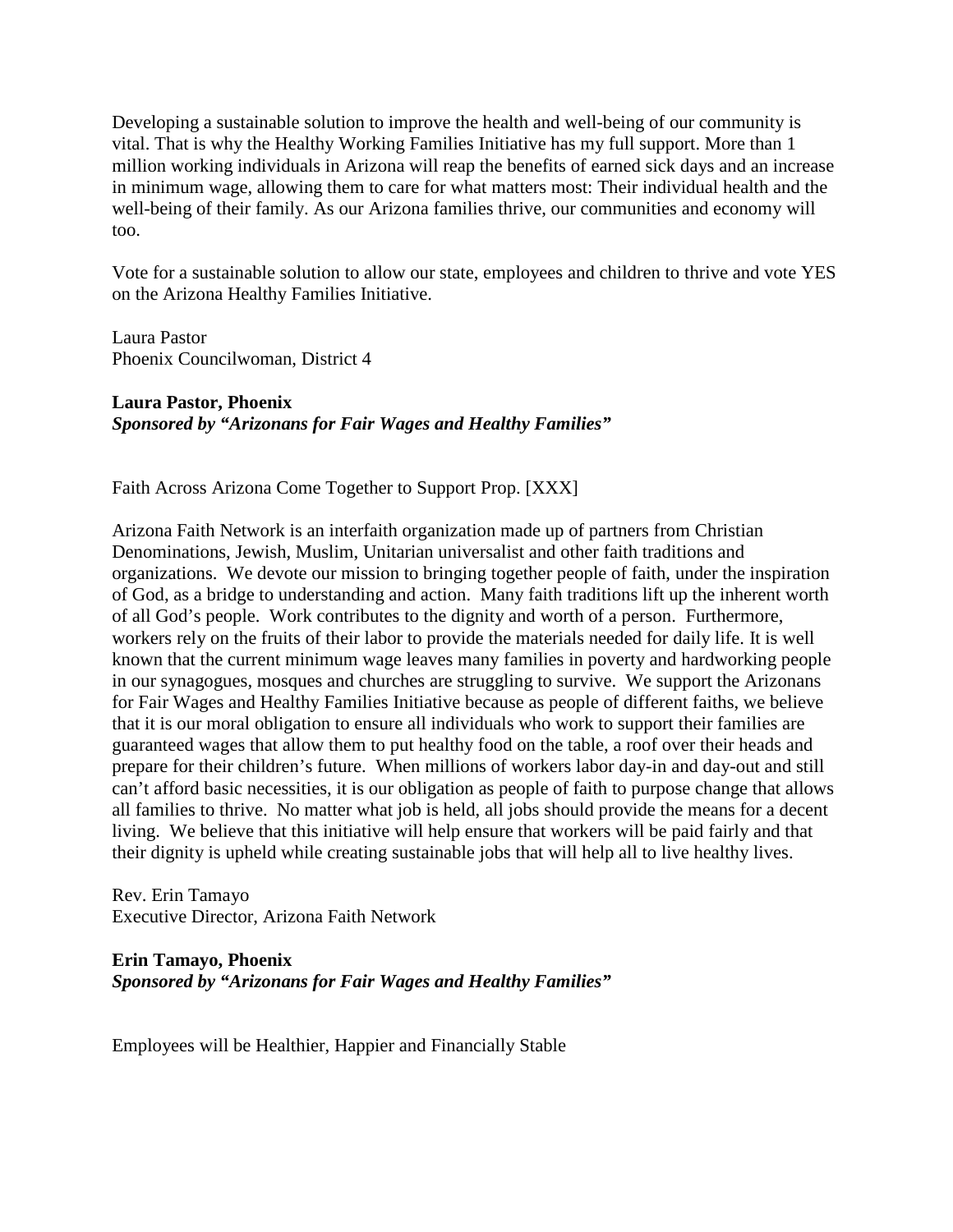I support the Healthy Working Families initiative because it is what I believe is right and just for not only my employees, but all low wage workers. As owner of La 15 Y Salsa's, I have demonstrated that by paying my workers a justifiable wage above the minimum wage and/or provide earned sick days, my employees are healthier, happier and are able to become financially stable.

I have been in business for 3 years and have experience first-hand that by paying my employees a living wage, the costs of turnover and training new employees significantly dropped. My employees are highly motivated and enjoy working for my business.

I can vouch for the initiative in that it does not harm small businesses, but increases their customer base by allowing for more people to have the ability to spend more dollars into the economy. My employees have been empowered by the wages and sick days we offer. They are able to go out and spend enjoy dinner nights at restaurants, shop at boutiques, and catch a movie far more often than workers who

Elizabeth Hernandez Owner of La 15 y Salsas

# **Elizabeth Hernandez, Phoenix** *Sponsored by "Arizonans for Fair Wages and Healthy Families"*

Healthy Working Families Initiative is Good For Small Business

I support the Healthy Working Families Initiative because I believe it is right and just for our communities. I believe that increasing the minimum wage will have a positive internal impact for working families and their children and an external impact to those communities in which these families reside.

As the owner of JJ Group Enterprise, I would also see a direct impact on my small business customers by the fact that the families will have more disposable income to purchase from their businesses. I have also seen first hand the positive impact of paying my employees livable wages in my business.

Jorge Garcia Owner of JJ Group Enterprise

# **Jorge Garcia, Phoenix** *Sponsored by "Arizonans for Fair Wages and Healthy Families"*

Prop. [XXX] Empowers Our Families in Need of Support